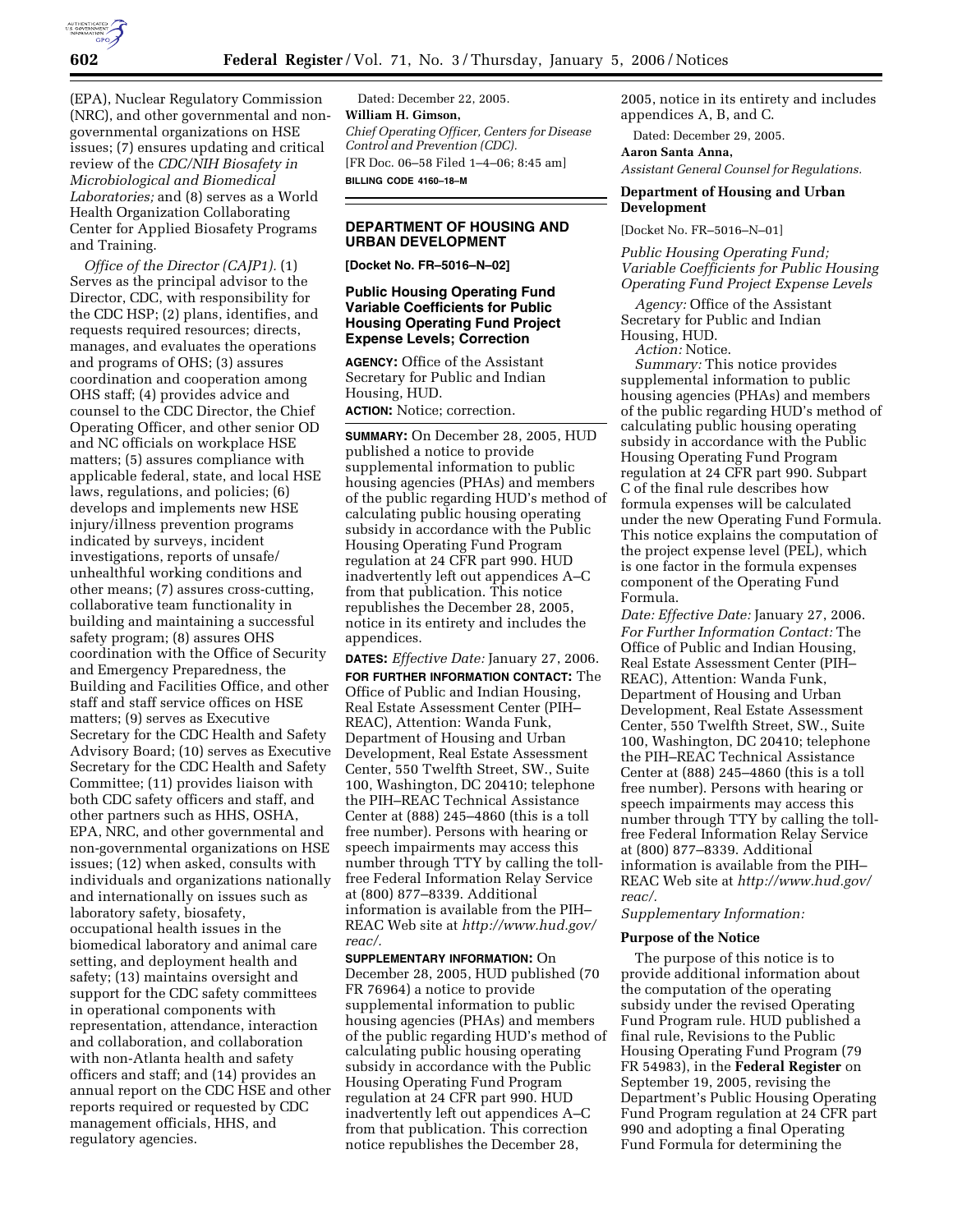payment of operating subsidies to PHAs. The final rule, developed through negotiated rulemaking conducted in 2004, became effective November 18, 2005.

The new Operating Fund Formula for calculating operating subsidy is comprised of three major components. These three components are: eligible unit months, formula expenses, and formula income. The formula expense component, as described in subpart C of the final rule, consists of the project expense level (PEL), the utility expense level, and other formula expenses (addons). This notice provides a step-by-step description of the computation of the PEL. In the event that insufficient funds are available, as noted in the final rule at 24 CFR 990.210(c), HUD shall have discretion to revise, on a pro rata basis, the amounts of operating subsidy to be paid to PHAs.

### **Variables and Coefficient Values**

In accordance with 24 CFR 990.165 of the final rule, HUD will calculate the PEL for each public housing project using the ten variables and associated coefficients from the Harvard University Graduate School of Design Cost Model (cost model). The PEL will be expressed as a per unit per month (PUM) amount.

The coefficient for each of the ten formula variables that determine a PEL is expressed in percentage terms. The proper coefficients applied to a particular variable for a project depend on the physical, demographic, or geographic characteristics of the project. Therefore, the coefficient that will be applied for each of the variables depends upon the characteristics of the project. The ten variables are listed in Table 1:

TABLE 1.—OPERATING SUBSIDY VARIABLES

| No.                                                 | Variables                                                                                                                                                                                                             |
|-----------------------------------------------------|-----------------------------------------------------------------------------------------------------------------------------------------------------------------------------------------------------------------------|
| .<br>2<br>.<br>З<br>.<br>4<br>.<br>5<br>6<br>8<br>9 | Size of Project.<br>Age of Property.<br>Unit Size (Bedroom Mix).<br>Building Type.<br>Occupancy Type.<br>Location.<br>Neighborhood Poverty Rate.<br>Percent of Households Assisted.<br>Ownership Type.<br>Geographic. |

The coefficient values for variables one through nine are set forth in Appendix A. The value for the tenth coefficient, Geographic, is set forth in Appendix B.

In addition to the ten variables described above, the PEL calculation includes the application of what are

called ''cost adjustments.'' There are four cost adjustments and they are:

(1) A national floor of \$200 PUM for elderly projects and of \$215 PUM for family projects.

(2) A national ceiling of \$420 PUM for all projects, except for projects owned by the New York City Housing Authority (NYCHA), which have a ceiling of \$480 PUM.

(3) When the calculated PEL is over \$325 PUM, the result is reduced by 4 percent, but it will not be reduced to less than \$325 PUM. Note: This step does not apply to NYCHA properties.

(4) The reduction in the amount of audit costs as a PUM reported for FY 2003.

All of the variables and the cost adjustments will yield a PEL for a project in year 2000 dollars. After the PEL in year 2000 dollars is created, it will be inflated using the HUDdetermined annual inflation factor on Line A7 of the form HUD–52723, Operating Fund Calculation of Operating Subsidy, OMB Approval Number 2577–0029, expires June 30, 2006, from 2001, 2002, 2003, and 2004, to arrive at the initial PEL in year 2004 dollars. The initial PEL in 2004 dollars then will be adjusted annually beginning in 2005 by the HUDdetermined local inflation factor (see 24 CFR 990.165).

## **Determination of Coefficients**

For each PEL calculation, the proper coefficient for each variable will be determined as follows:

• *Size of Project.* The size of project is the total number of ACC units in the project.

• *Age of Property.* The age of the project is determined by the difference between the Date of Full Availability (DOFA) and December 31, 2000. When different projects are combined or buildings from different projects are combined to form a ''new project,'' the age of the property will be the weighted average age of the different buildings in the new project based on their number of units (unit weighted average).

• *Unit Size (Bedroom Mix).* The unit size of a project is determined by the percentage of two, three, and four or more bedroom units in that project.

• *Building Type.* The building type is determined by the type of structure(s) that comprise the project. For example, a single family home is a detached/ semi-detached building type. When there are different building types in one project (*e.g.*, detached and row/ townhouses), the building type is determined by the majority of the units in that project.

• *Occupancy Type.* The occupancy type is determined by the percentage of efficiency and one bedroom units in the project. If there are more than 50 percent efficiencies and one bedroom units, the project is considered senior. All other properties are considered family properties. When different projects are combined, or buildings from different projects are combined to form a ''new project,'' the occupancy type will be the weighted average occupancy type of the different buildings in the new project based on their number of units (unit weighted average).

• *Location.* The location variable is based on the property census tract. The property is classified as within the central city of a Metropolitan Statistical Area (MSA), a non-central city area of an MSA, or a rural area.

• *Neighborhood Poverty Rate.* The neighborhood poverty rate for each project is taken from the 1990 Census, using the project address to determine the census tract. If buildings in a project are in different census tracts, the tract with the highest number of units determines the neighborhood poverty rate.

• *Percent of Households Assisted.*  Although there are five categories within the cost model for the percentage of units within a project that are assisted, for purposes of the PEL calculations for public housing, all PHA projects will be considered to be 100 percent assisted.

• *Ownership Type.* The ownership type for all public housing projects is non-profit.

• *Geographic.* The geographic coefficient is taken from the table in Appendix A that provides a coefficient for each area listed.

### **The PEL Calculation Process**

HUD will calculate the PEL for each project using the following steps in the order presented.

*Step 1:* For a given project, the proper coefficient for each of the ten variables from which the cost model is constructed is determined using Appendices A and B. The proper coefficient to be applied for each variable depends on the physical, demographic, or geographic characteristics of the project.

*Step 2:* Sum the coefficient values identified in step 1 for the following eight variables:

- Size of Project
- Age of Property
- Building Type<br>• Occupancy Type
- Occupancy Type
- Location
- Neighborhood Poverty Rate
- Percent of Households Assisted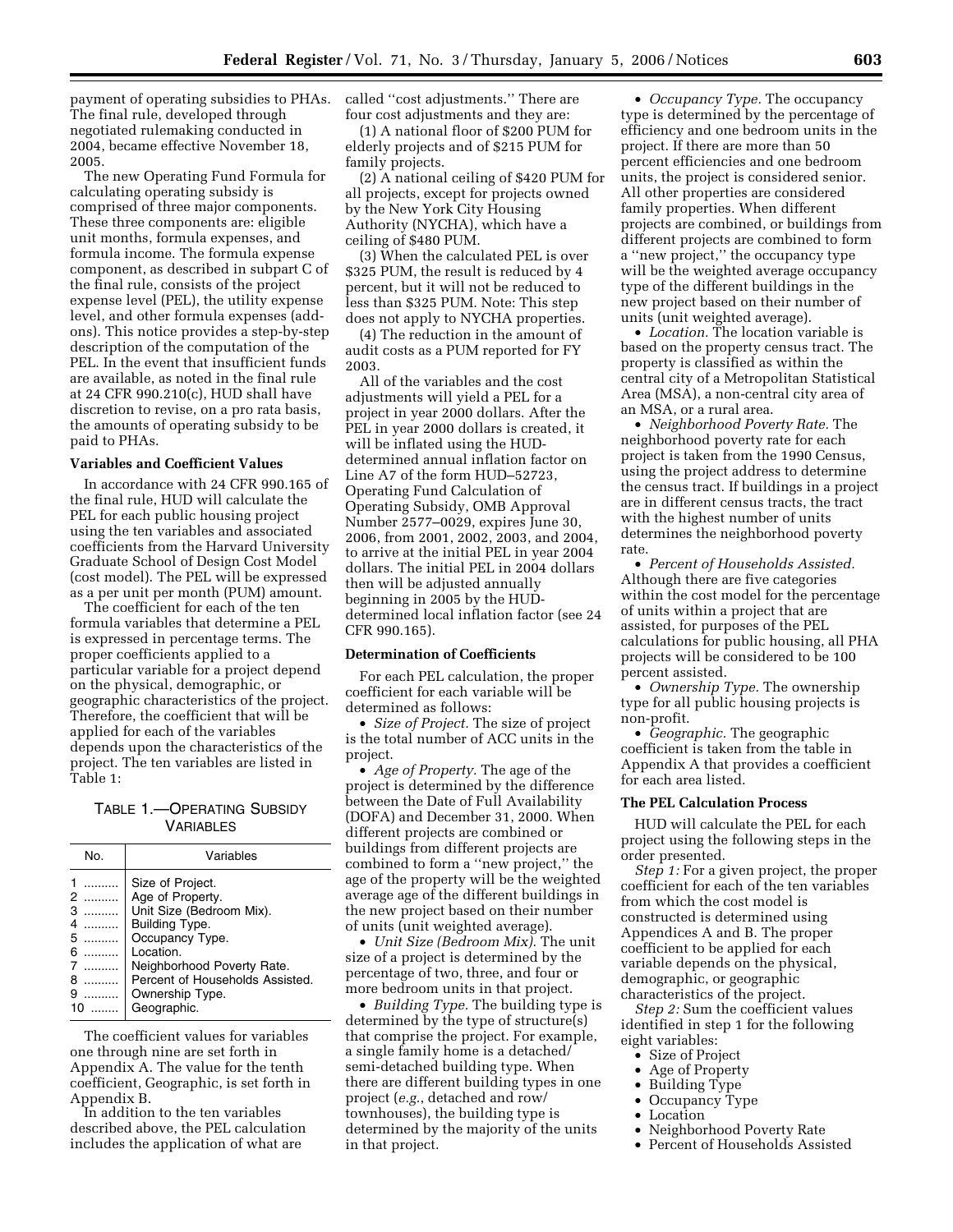• Geographic

*Step 3:* Determine the coefficient value of the Unit Size (Bedroom Mix) variable by calculating the percentage of two, three, and four or more bedroom units in the property. The percentage of two, three, and four or more bedrooms units in the property is then multiplied by the applicable coefficient.

• The percentage of 2 bedroom units is multiplied by 17.61 percent, the coefficient for 2 bedroom units.

• The percentage of 3 bedroom units is multiplied by 37.65 percent, the coefficient for 3 bedroom units.

• The percentage of 4 or more bedroom units is multiplied by 48.73 percent, the coefficient for 4 bedroom units.

The resulting values for each bedroom size are then summed.

*Step 4:* Add the totals of steps 2 and 3 to 520.18 percent, the formula constant.

*Step 5:* Compute the exponent of the result of step 4. In Microsoft (MS) Excel, the formula for determining the exponent is: EXP (sum of coefficients). For example, if the result in step four is 575.6 percent, in MS Excel the exponent is determined by EXP (575.6 percent). For this example, the exponent would be 316.08 and it would be expressed as a dollar amount.

*Step 6:* Multiply the result from step 5 by the product of one plus the coefficient value of the Ownership Type variable. Because the ownership type of public housing is non-profit, the product of one plus the coefficient value of the Ownership Type variable (*i.e.*, non-profit adjustment) is 110 percent, or 1.10. This result is also expressed as a dollar amount.

*Step 7:* When the result of step 6 is greater than \$325, the result is reduced by 4 percent, but it will not be reduced to less than \$325. Note: This step does not apply to NYCHA properties. The dollar amount that results from step 7 represents the PEL before the floor and ceiling cost adjustments and before the application of the inflation factor.

*Step 8:* Apply the following floor and ceiling cost adjustments, as necessary:

• If the result of step 7 is less than \$200 and the project Occupancy Type is identified as senior, the result is raised to \$200.

• If the result of step 7 is less than \$215 and the project Occupancy Type is identified as family, the result is raised to \$215.

• If the result of step 7 is greater than \$420 and the project is not owned by the NYCHA, nor is the project NYCHA mixed finance rental housing, the result is decreased to \$420.

• If the result of step 7 is greater than \$480 and the project is either owned by the NYCHA, or is NYCHA mixed finance rental housing, the result is decreased to \$480.

*Step 9:* Subtract the PUM cost of the audit expenses for FY 2003 from the result of step 8. To determine the initial PEL, the PUM audit expenses are taken from Line A12 of the PHA's 2003 form HUD–52723, Operating Fund Calculation of Operating Subsidy, OMB Approval Number 2577–0029, expires June 30, 2006.

*Step 10:* Inflate the initial PEL from year 2000 dollars to 2004 dollars by multiplying the result of step 9 by the local annual inflation factors for the four intervening years (2001, 2002, 2003 and 2004) and round the result to the nearest penny from the third decimal place with a half a penny or more rounded up (*e.g.*, all values between \$206.005 and \$206.014, inclusive, would be rounded to \$206.01, and all values between \$206.015 and \$206.024, inclusive, would be rounded to \$206.02). The local annual inflation factors are found on Line 7 of the HUD–52723, Operating Fund Calculation of Operating Subsidy, OMB Approval Number 2577–0029, expires June 30, 2006, forms for those years. For example: assume the 2000 PEL is \$397.85 and the 2001 inflation factor is 1.019, the 2002 inflation factor is 1.023, the 2003 inflation factor is 1.015, and the 2004 inflation factor is 1.031.

(1) Multiply: 1.019 times 1.023 times 1.015 times 1.031. This equals 1.090874.

(2) Multiply: \$398.77 times 1.090874. This equals 435.0078.

(3) Round the result to the nearest penny. This equals \$435.01, which is the initial PEL in 2004 dollars.

The initial PEL in year 2004 dollars then will be adjusted annually by the HUD-determined local inflation factor beginning in FY 2005.

#### **PHA PEL Calculation FFY 2007**

In FFY 2007, HUD will fund operating subsidy at the PHA level by calculating a PHA's PEL using a weighted average of the PELs for each project in the PHA based on the number of units. Accordingly, in FFY 2007, the three following steps will be added to the ten steps described above in order to arrive at the PHA weighted average PEL.

*Step 11:* Multiply each project PEL by the number of ACC units in that property.

*Step 12:* Sum the amounts calculated in step 11 and divide that number by the total number of units in the PHA. The result is the weighted average 2004 PHA PEL that HUD will use to

determine the transition funding for each PHA.

*Step 13:* The PHA PEL for 2006 will be calculated by multiplying the 2004 PHA PEL by the HUD inflation factors for 2005, 2006, and 2007.

### **PHA PEL Calculation FFY 2008 and After**

Beginning in FY 2008 and every fiscal year thereafter, HUD will calculate a PEL for each project and fund PHA operating subsidy on a project-byproject basis. Accordingly, beginning in FY 2008, the result in step 10 will be the PEL for each project.

### **PELs for ''New'' Asset Management Projects**

For purposes of asset management, in accordance with subpart H of 24 CFR part 990 of the final rule, PHAs may either combine existing developments, divide existing developments, or combine some or all of the buildings from more than one existing development to create a new project. After these changes are made, HUD will calculate a PEL for the new project and, when applicable, for any existing developments based on the remaining buildings.

A. For each new project, the *Age of Property* variable will be a unit weighted average age of the buildings from the different developments. To determine the unit weighted average age of the buildings, HUD will:

(1) Calculate the age of each building in days from DOFA until December 31, 2000, using a 360-day year where each month has 30 days.

(2) Calculate the unit days for each building by multiplying the number of units in each building by the age in days for that building.

(3) Total the unit days for all buildings.

(4) Divide the total unit days by the total number of units in all of the buildings in the new project. Divide the result by 360 and round to the nearest whole number.

HUD will use the result as the applicable age coefficient for that project in accordance with the steps described, above, and shown in Appendix C. Further guidance on grouping projects for purpose of asset management will be provided through a PIH notice.

B. For each new project, the Occupancy Type variable will be a unit weighted average occupancy type of the different buildings in the project. HUD will:

(1) Compute the proportion of units that are in senior buildings by dividing the number of units in the senior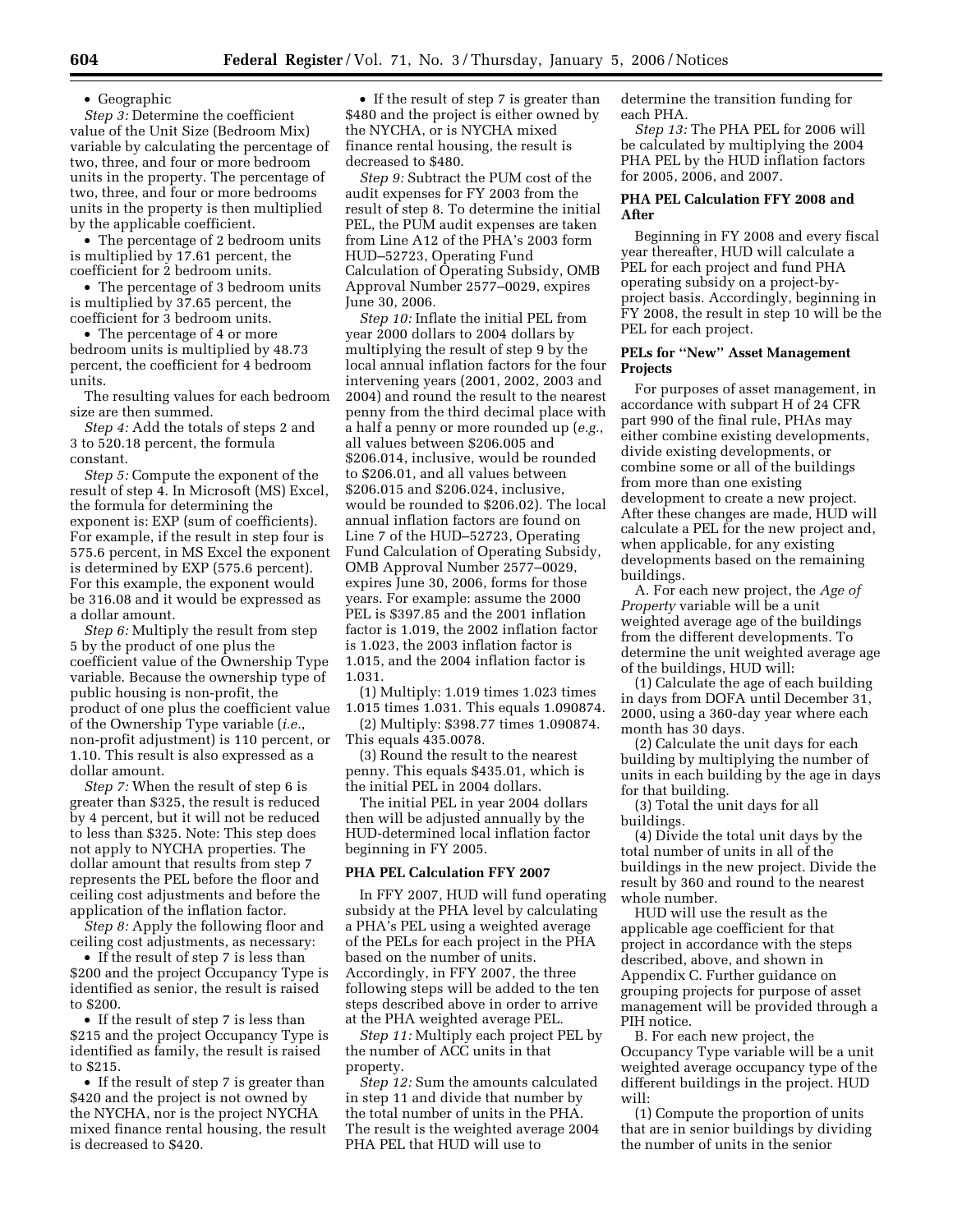buildings by the total number of units in the new project;

(2) Multiply the result by the senior property coefficient, *i.e.*, –5.83; and

(3) Round the result to the nearest hundredth.

HUD will use the result as the occupancy type coefficient for the new project in accordance with the steps described, above, and shown in Appendix C.

# **Moving-to-Work PHAs**

For the PHAs that are participating in the Moving-to-Work (MTW) Demonstration authorized under section 204 of the Omnibus Consolidated Rescissions and Appropriations Act of 1996, PELs will be determined in accordance with the steps set forth above. However, pursuant to 24 CFR 990.165(f), these PHAs may receive operating subsidy as provided in Attachment A of their MTW Agreements executed prior to November 18, 2005, the effective date of the rule.

## **Mixed Finance Developments**

For mixed finance developments that have either closed prior to November 18, 2005, or for which the PHA has filed documents in accordance with 24 CFR 941.606 (as amended prior to such date), the operating subsidy will be funded based on the higher of the new PEL or the former allowable expense level under the regulation that was in effect prior to November 18, 2005.

## **Example**

A step-by-step example of a project PEL calculation and a PHA PEL calculation is set forth in Appendix C.

#### **Data Used for Calculations**

The project characteristics that HUD will use to calculate the PELs for all PHA properties in year 2000 dollars will be based on the Development field

information in the Public and Indian Housing Information Center (PIC) database. The date upon which HUD will extract the data from PIC for each year's subsidy calculation will be provided in an annual PIH notice.

### **Environmental Impact**

This notice provides operating instructions and procedures in connection with activities under 24 CFR part 990 of the final rule, which has previously been subject to a required environmental review. Accordingly, under 24 CFR  $\S 50.19(c)(4)$ , this notice is categorically excluded from environmental review under the National Environmental Policy Act of 1969 (42 U.S.C. 4321).

Dated: December 9, 2005.

# **Orlando J. Cabrera,**

*Assistant Secretary for Public and Indian Housing.* 

**BILLING CODE 4210–33–P**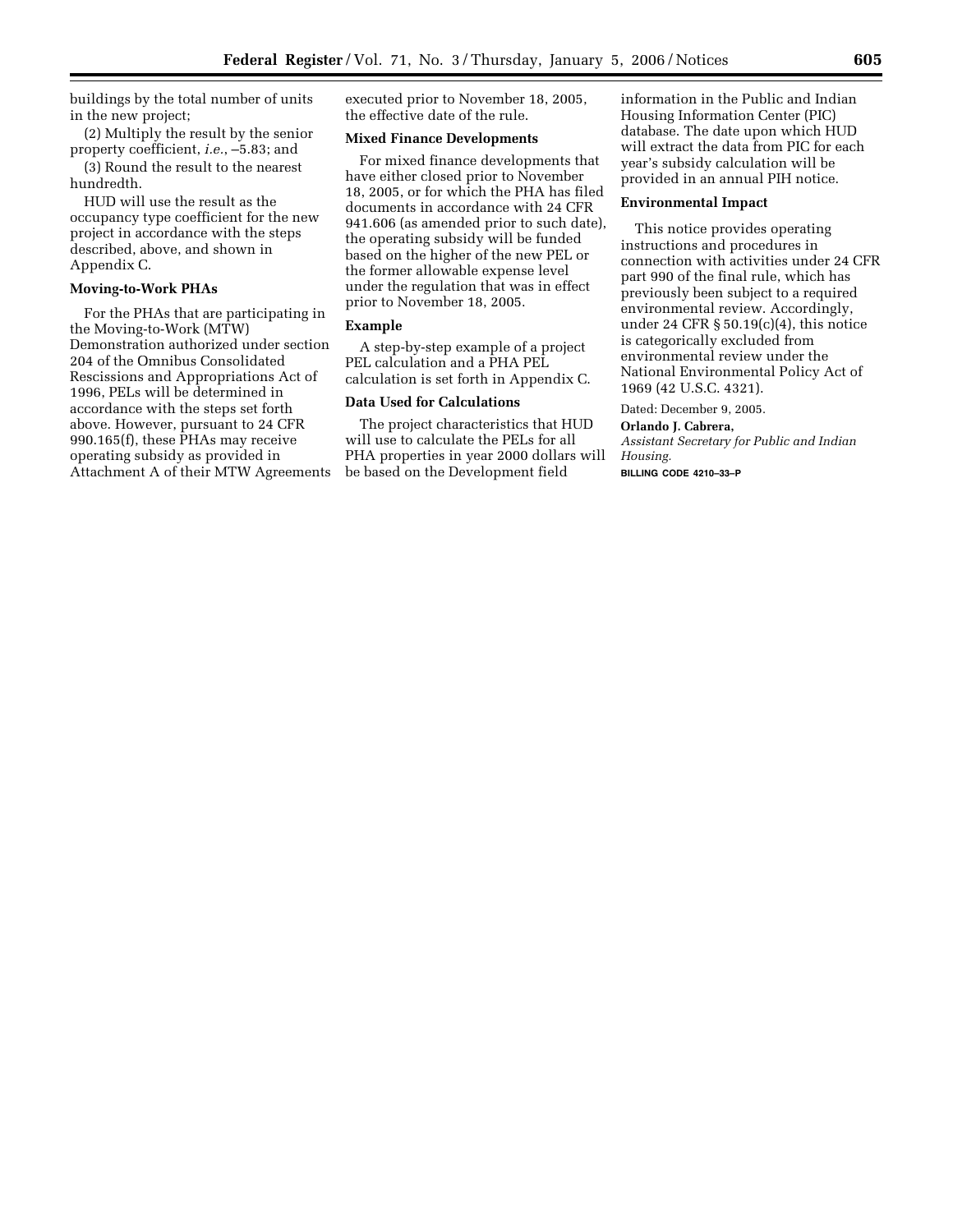eri

# **APPENDIX A**

# **Constant, Variables and Coefficients**

| <b>Variable</b>                | Coefficient | <b>Variable</b>                       | <b>Coefficient</b> |
|--------------------------------|-------------|---------------------------------------|--------------------|
| <b>Model Constant</b>          | 520.18%     | <b>Building Type</b>                  |                    |
|                                |             | Walk-Up/Garden                        | $0.00\%$           |
| <b>Size of Project</b>         |             | Detached/Semi-Detached                | $-2.01%$           |
| 0 to 149 Units                 | 0.00%       | Row/Townhouse                         | $-0.23%$           |
| Over 149 Units                 | $-1.47%$    | High-Rise/Mixed                       | $-0.21%$           |
|                                |             | Scattered                             | 0.00%              |
| <b>Age of Property (DOFA)</b>  |             |                                       |                    |
| $0-8$ years                    | 0.00%       | <b>Occupancy Type</b>                 |                    |
| 9 years                        | 0.29%       | <b>Family Property</b>                | 0.00%              |
| 10 years                       | 0.57%       | <b>Elderly Property</b>               | $-5.83%$           |
| 11 years                       | 0.86%       |                                       |                    |
| 12 years                       | 1.15%       |                                       |                    |
| 13 years                       | 1.43%       | Location                              |                    |
| 14 years                       | 1.72%       | Metropolitan Central City             | 2.55%              |
| 15 years                       | 2.01%       | Metropolitan Non-Central City         | $0.00\%$           |
| 16 years                       | 2.30%       | Rural                                 | $0.00\%$           |
| 17 years                       | 2.58%       |                                       |                    |
| 18 years                       | 2.87%       | <b>Neighborhood Poverty Rate</b>      |                    |
| 19 years                       | 3.64%       | $0\%$ to less than $20\%$             | 0.00%              |
| 20 years                       | 4.41%       | More than 20% to less than 30%        | 2.13%              |
| 21 years                       | 5.18%       | More than 30% to less than 40%        | 4.30%              |
| 22 years                       | 5.95%       | 40% or more                           | 6.60%              |
| 23 years                       | 6.72%       |                                       |                    |
| 24 years                       | 7.32%       |                                       |                    |
| 25 years                       | 7.92%       | <b>Percent of Households Assisted</b> |                    |
| 26 years                       | 8.53%       | $\Omega$                              | $0.00\%$           |
| 27 years                       | 9.13%       | 0 to 20                               | 1.96%              |
| 28 or more years               | 9.73%       | More than 20 to 80                    | 2.25%              |
|                                |             | More than 80 to less than 100         | 4.79%              |
| <b>Unit Size (Bedroom Mix)</b> |             | 100 (assume for all PHA projects)     | 6.39%              |
| Percent of 2 bedroom units     | 17.61%      |                                       |                    |
| Percent of 3 bedroom units     | 37.65%      | <b>Ownership Type</b>                 |                    |
| Percent of 4 or more           | 48.73%      | Non-Profit (assume for all PHA        | 10.00%             |
| bedroom units                  |             | projects)                             |                    |
| Other                          | 0.00%       | For Profit                            | 0.00%              |
|                                |             | Limited Dividend                      | 8.00%              |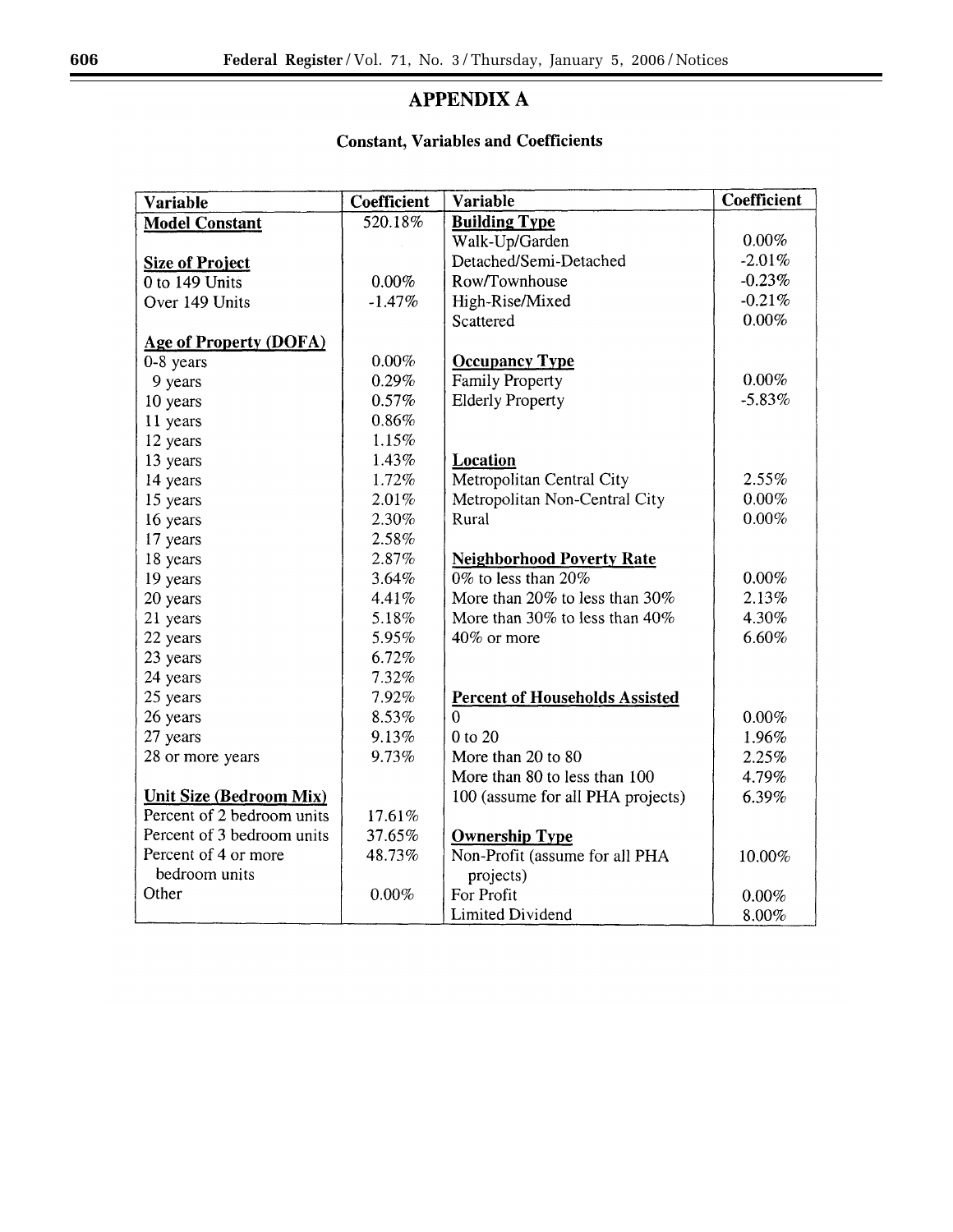# **APPENDIX B**

# **Geographic Coefficients**

| <b>Area Name</b>         | <b>State</b> | Coeff  |
|--------------------------|--------------|--------|
| Anchorage                | AK           | 13%    |
| Rural (non-metropolitan) | AK           | 13%    |
| Anniston                 | AL           | $-18%$ |
| Auburn-Opelika           | AL           | $-18%$ |
| Decatur                  | AL           | $-18%$ |
| Dothan                   | AL           | $-18%$ |
| Florence                 | AL           | $-18%$ |
| Gadsden                  | AL           | $-18%$ |
| Huntsville               | AL           | $-18%$ |
| Montgomery               | AL           | $-18%$ |
| Tuscaloosa               | AL           | $-18%$ |
| Birmingham               | AL           | $-12%$ |
| Mobile                   | AL           | -13%   |
| Rural (non-metropolitan) | AL           | $-30%$ |
| Fayetteville-Springdale- |              |        |
| Rogers                   | AR           | $-12%$ |
| Fort Smith               | AR           | $-12%$ |
| Jonesboro                | AR           | $-12%$ |
| Pine Bluff               | AR           | $-12%$ |
| Little Rock-North Little |              |        |
| Rock                     | AR           | $-11%$ |
| Rural (non-metropolitan) | AR           | $-25%$ |
| Flagstaff                | AZ           | $-16%$ |
| Yuma                     | AZ           | $-16%$ |
| Phoenix-Mesa             | AZ           | $0\%$  |
| Tucson                   | AZ           | -8%    |
| Rural (non-metropolitan) | <b>AZ</b>    | $-19%$ |
| Riverside-San Bernardino | CA           | 9%     |
| Ventura                  | CA           | 9%     |
| Yolo                     | CA           | 2%     |
| Oakland                  | CA           | 30%    |
| San Jose                 | CA           | 30%    |
| Santa Cruz-Watsonville   | CA           | 30%    |
| Santa Rosa               | CA           | 30%    |
| Vallejo-Fairfield-Napa   | CA           | 30%    |
| Los Angeles-Long Beach   | CA           | 13%    |
| Orange County            | CA           | 16%    |
| Sacramento               | CA           | 0%     |
| San Francisco            | CA           | 30%    |
| Bakersfield              | CA           | 4%     |
| Chico-Paradise           | CA           | 4%     |
| Fresno                   | CA           | $4\%$  |
| Merced                   | CA           | $4\%$  |

| <b>Area Name</b>           | <b>State</b> | <b>Coeff</b> |
|----------------------------|--------------|--------------|
| Modesto                    | CA           | 4%           |
| Redding                    | CA           | 4%           |
| <b>Salinas</b>             | CA           | 4%           |
| San Diego                  | CA           | 4%           |
| San Luis Obispo-           |              |              |
| Atascadero-Paso Robles     | CA           | 4%           |
| Santa Barbara-Santa Maria- |              |              |
| Lompoc                     | CA           | 4%           |
| Stockton-Lodi              | CA           | $4\%$        |
| Visalia-Tulare-Porterville | CA           | 4%           |
| Yuba City                  | CA           | 4%           |
| Rural (non-metropolitan)   | CA           | $-15%$       |
| Boulder-Longmont           | CO           | 1%           |
| Greeley                    | $\rm CO$     | $1\%$        |
| Denver                     | $_{\rm CO}$  | 7%           |
| Colorado Springs           | CO           | $-4\%$       |
| Fort Collins-Loveland      | $_{\rm CO}$  | $-4%$        |
| <b>Grand Junction</b>      | CO           | $-4%$        |
| Pueblo                     | $_{\rm CO}$  | $-4%$        |
| Rural (non-metropolitan)   | CO           | $-19%$       |
| Bridgeport                 | <b>CT</b>    | 31%          |
| Danbury                    | CT           | 31%          |
| New Haven-Meriden          | CT           | 31%          |
| Stamford-Norwalk           | <b>CT</b>    | 31%          |
| Waterbury                  | <b>CT</b>    | 31%          |
| Hartford                   | <b>CT</b>    | 19%          |
| New London-Norwich         | <b>CT</b>    | 19%          |
| Rural (non-metropolitan)   | <b>CT</b>    | 12%          |
| Washington                 | $_{\rm DC}$  | 30%          |
| Wilmington-Newark          | DE           | 3%           |
| Dover                      | DE           | $-15%$       |
| Rural (non-metropolitan)   | DE           | $-19%$       |
| Fort Lauderdale            | FL           | 12%          |
| Miami                      | FL           | 12%          |
| Daytona Beach              | FL           | 4%           |
| Fort Myers-Cape Coral      | FL           | 4%           |
| Fort Pierce-Port St Lucie  | FL           | 4%           |
| Fort Walton Beach          | FL           | 4%           |
| Gainesville                | $_{\rm FL}$  | 4%           |
| Jacksonville               | $_{\rm FL}$  | 4%           |
| Lakeland-Winter Haven      | FL           | 4%           |
| Melbourne-Titusville-Palm  |              |              |
| Bay                        | FL           | 4%           |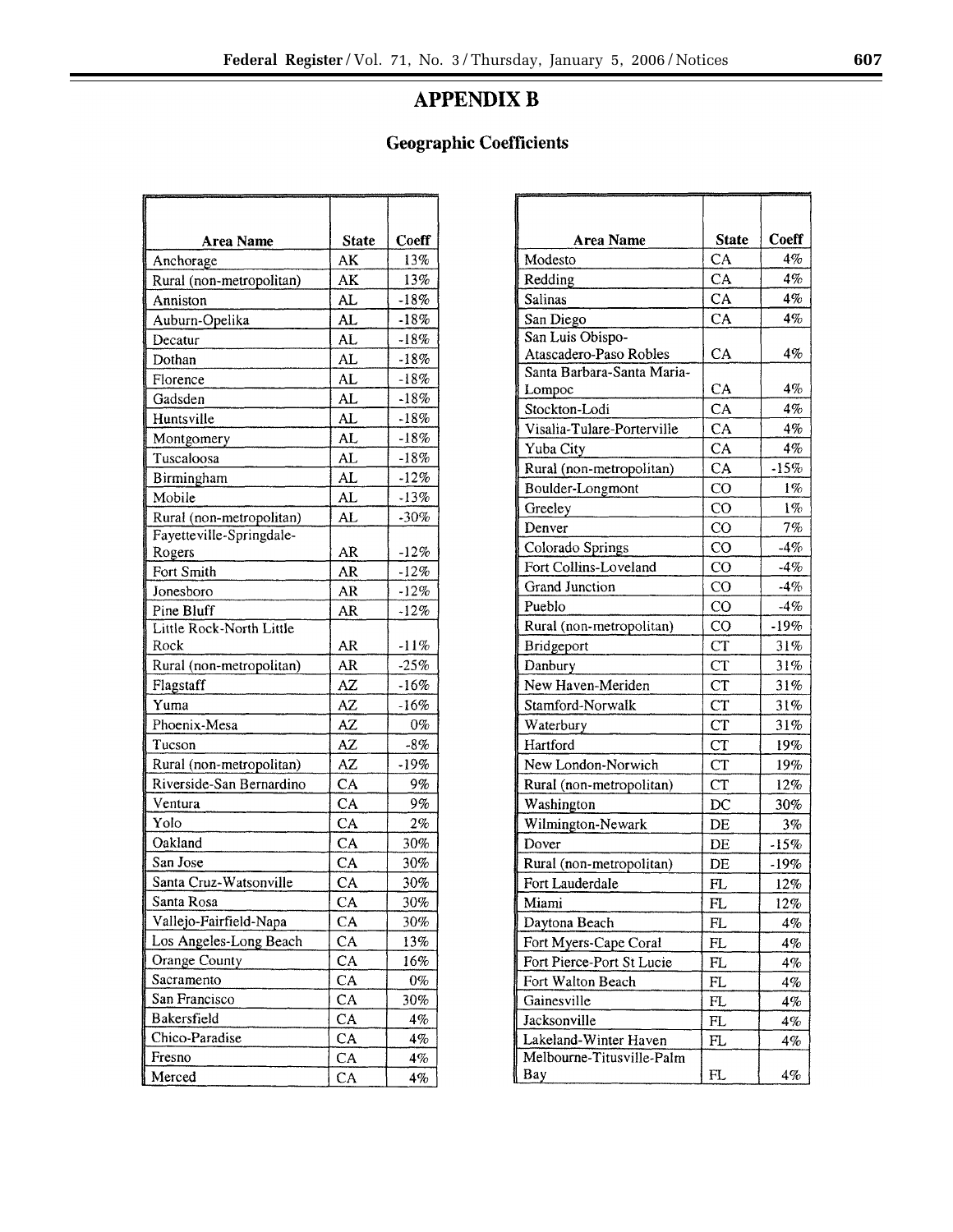| Area Name                 | <b>State</b>   | Coeff   |
|---------------------------|----------------|---------|
| <b>Naples</b>             | FL             | 4%      |
| Ocala                     | FL             | 4%      |
| Orlando                   | FL             | $4\%$   |
| Panama City               | FL             | 4%      |
| Pensacola                 | FL             | 4%      |
| Punta Gorda               | FL             | 4%      |
| Sarasota-Bradenton        | FL             | 4%      |
| Tallahassee               | FL             | 4%      |
| Tampa-St Petersburg-      |                |         |
| Clearwater                | FL             | 4%      |
| West Palm Beach-Boca      |                |         |
| Raton                     | FL             | 4%      |
| Rural (non-metropolitan)  | FL             | $-16%$  |
| Albany                    | GA             | $-12%$  |
| Athens                    | GA             | $-12%$  |
| Augusta-Aiken             | GA             | $-12%$  |
| Columbus                  | GA             | $-12%$  |
| Macon                     | GA             | $-12%$  |
| Savannah                  | GA             | $-12%$  |
| Atlanta                   | GA             | 10%     |
| Rural (non-metropolitan)  | GA             | $-16%$  |
| Honolulu                  | H <sub>I</sub> | 21%     |
| Rural (non-metropolitan)  | H1             | 11%     |
| Cedar Rapids              | IA             | $-18%$  |
| Davenport-Moline-Rock     |                |         |
| Island                    | IA             | $-18%$  |
| Des Moines                | IA             | $-18%$  |
| Dubuque                   | IA             | $-18%$  |
| Iowa City                 | IA             | $-18%$  |
| Sioux City                | IA             | $-18%$  |
| Waterloo-Cedar Falls      | IA             | $-18%$  |
| Rural (non-metropolitan)  | IA             | $-30%$  |
| Boise City                | ID             | $-16%$  |
| Pocatello                 | ID             | $-16%$  |
| Rural (non-metropolitan)  | ID             | -19%    |
| Kankakee                  | IL             | 4%      |
| Chicago                   | IL             | 20%     |
| <b>Bloomington-Normal</b> | Ш              | $-11\%$ |
| Champaign-Urbana          | $\mathbf L$    | -11%    |
| Decatur                   | IL             | $-11%$  |
| Peoria-Pekin              | IL             | -11%    |
| Rockford                  | π.             | -11%    |
| Springfield               | IL             | $-11%$  |
| Rural (non-metropolitan)  | IL             | $-20%$  |
| Gary                      | IN             | 4%      |
| Bloomington               | IN             | $-11%$  |
|                           |                |         |

| Area Name                | <b>State</b>           | Coeff  |
|--------------------------|------------------------|--------|
| Elkhart-Goshen           | IN                     | $-11%$ |
| Evansville-Henderson     | IN                     | $-11%$ |
| Fort Wayne               | IN                     | $-11%$ |
| Kokomo                   | IN                     | $-11%$ |
| Lafayette                | $\mathbb{N}$           | $-11%$ |
| Muncie                   | IN                     | $-11%$ |
| South Bend               | IN                     | $-11%$ |
| <b>Terre Haute</b>       | IN                     | $-11%$ |
| Indianapolis             | $\overline{\text{IN}}$ | $-5%$  |
| Rural (non-metropolitan) | $I\!N$                 | $-20%$ |
| Lawrence                 | KS                     | $-18%$ |
| Topeka                   | KS                     | $-18%$ |
| Wichita                  | KS                     | $-18%$ |
| Rural (non-metropolitan) | <b>KS</b>              | $-30%$ |
| Owensboro                | KY                     | $-18%$ |
| Lexington                | KY                     | $-13%$ |
| Louisville               | KY                     | $-12%$ |
| Rural (non-metropolitan) | KY                     | $-30%$ |
| Alexandria               | LA                     | $-12%$ |
| <b>Baton Rouge</b>       | LA                     | $-12%$ |
| Houma                    | LA                     | $-12%$ |
| Lafayette                | LA                     | $-12%$ |
| <b>Lake Charles</b>      | LA                     | $-12%$ |
| Monroe                   | LA                     | $-12%$ |
| New Orleans              | LA                     | $-12%$ |
| Shreveport-Bossier City  | LA                     | $-12%$ |
| Rural (non-metropolitan) | LA                     | $-25%$ |
| <b>Brockton</b>          | MA                     | 19%    |
| Fitchburg-Leominster     | MA                     | 19%    |
| Lawrence                 | MA                     | 19%    |
| Lowell                   | MA                     | 19%    |
| New Bedford              | MA                     | 19%    |
| Worcester                | MA                     | 19%    |
| <b>Boston</b>            | MA                     | 33%    |
| Barnstable-Yarmouth      | MA                     | 19%    |
| Pittsfield               | MA                     | 19%    |
| Springfield              | MA                     | 19%    |
| Rural (non-metropolitan) | MA                     | 12%    |
| Hagerstown               | MD                     | 6%     |
| <b>Baltimore</b>         | <b>MD</b>              | 5%     |
| Cumberland               | MD                     | $-15%$ |
| Rural (non-metropolitan) | MD                     | -19%   |
| <b>Bangor</b>            | ME                     | 12%    |
| Lewiston-Auburn          | ME                     | 12%    |
| Portland                 | ME                     | 12%    |
| Rural (non-metropolitan) | ME                     | 12%    |

r.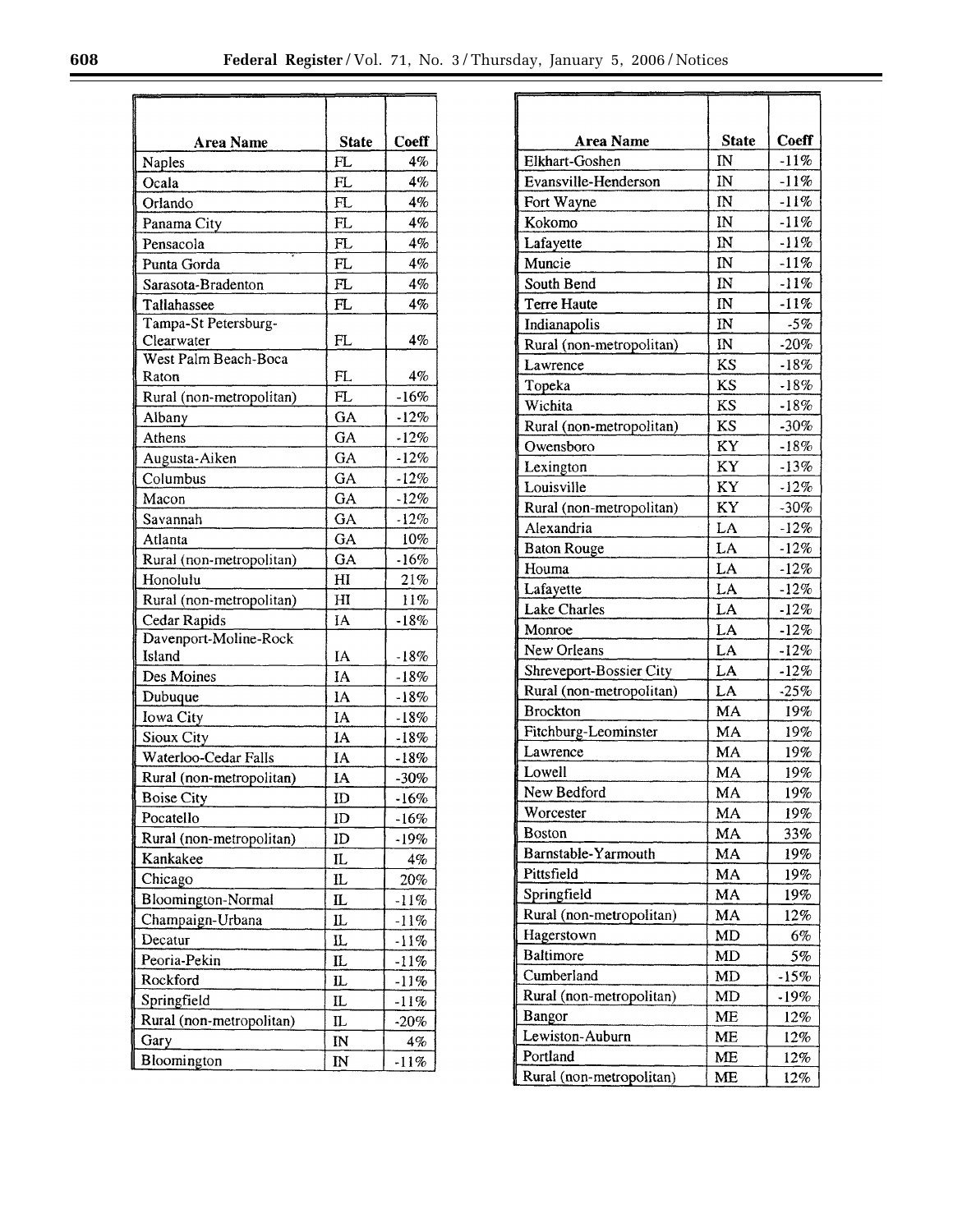| Area Name                  | <b>State</b>   | Coeff  |
|----------------------------|----------------|--------|
| Ann Arbor                  | MI             | $-2%$  |
| Flint                      | MI             | $-2%$  |
| Detroit                    | MI             | 7%     |
| <b>Benton Harbor</b>       | MI             | $-11%$ |
| Grand Rapids-Muskegon-     |                |        |
| Holland                    | MI             | $-11%$ |
| Jackson                    | MI             | $-11%$ |
| Kalamazoo-Battle Creek     | MI             | $-11%$ |
| Lansing-East Lansing       | MI             | $-11%$ |
| Saginaw-Bay City-Midland   | MI             | $-11%$ |
| Rural (non-metropolitan)   | MI             | $-20%$ |
| Duluth-Superior            | MN             | $-18%$ |
| Rochester                  | MN             | $-18%$ |
| St Cloud                   | MN             | $-18%$ |
| Minneapolis-St Paul        | MN             | 6%     |
| Rural (non-metropolitan)   | MN             | $-30%$ |
| Columbia                   | MО             | $-18%$ |
| Joplin                     | MO             | $-18%$ |
| St Joseph                  | МO             | $-18%$ |
| Springfield                | MО             | $-18%$ |
| Kansas City                | MO             | $-5%$  |
| <b>St Louis</b>            | MO             | $-9\%$ |
| Rural (non-metropolitan)   | MO             | $-30%$ |
| Biloxi-Gulfport-Pascagoula | MS             | $-18%$ |
| Hattiesburg                | MS             | $-18%$ |
| Jackson                    | MS             | $-18%$ |
| Rural (non-metropolitan)   | MS             | $-30%$ |
| <b>Billings</b>            | MT             | $-16%$ |
| <b>Great Falls</b>         | MT             | $-16%$ |
| Missoula                   | MT             | $-16%$ |
| Rural (non-metropolitan)   | МT             | $-19%$ |
| Asheville                  | NC             | $-8%$  |
| Fayetteville               | NC             | -8%    |
| Goldsboro                  | NC             | -8%    |
| Greenville                 | NC             | $-8\%$ |
| Hickory-Morganton-Lenoir   | NC             | -8%    |
| Jacksonville               | NC             | $-8%$  |
| Rocky Mount                | N <sub>C</sub> | -8%    |
| Wilmington                 | <b>NC</b>      | $-8\%$ |
| Charlotte-Gastonia-Rock    |                |        |
| Hill                       | NC             | -4%    |
| Greensboro--Winston-       |                |        |
| Salem--High Point          | NC             | $-6%$  |
| Raleigh-Durham-Chapel      |                |        |
| Hill                       | NC             | 5%     |
| Rural (non-metropolitan)   | NC             | $-19%$ |
| <b>Bismarck</b>            | ND             | $-18%$ |

| Coeff<br><b>Area Name</b><br><b>State</b><br>Fargo-Moorhead<br>ND<br>$-18%$<br><b>Grand Forks</b><br>ND<br>$-18%$<br><b>ND</b><br>Rural (non-metropolitan)<br>$-30\%$<br>Lincoln<br><b>NE</b><br>$-18%$<br>Omaha<br>NE<br>$-18%$<br><b>NE</b><br>Rural (non-metropolitan)<br>$-30\%$<br>12%<br>Manchester<br><b>NH</b><br>Nashua<br>12%<br><b>NH</b><br>Portsmouth-Rochester<br>NH<br>22%<br>Rural (non-metropolitan)<br>12%<br>NH<br>7%<br>Atlantic-Cape May<br>NJ<br>Vineland-Millville-<br><b>Bridgeton</b><br>NJ<br>7%<br>Bergen-Passaic<br>NJ<br>31%<br>Jersey City<br>NJ<br>31%<br>Middlesex-Somerset-<br>Hunterdon<br>NJ<br>31%<br>NJ<br>31%<br>Monmouth-Ocean<br>NJ<br>Newark<br>31%<br>Trenton<br>NJ<br>31%<br>Rural (non-metropolitan)<br>NJ<br>$-11%$<br>Albuquerque<br>NM<br>$-16%$<br><b>Las Cruces</b><br>NM<br>$-16%$<br>Santa Fe<br>$-16%$<br>NM<br>Rural (non-metropolitan)<br>NM<br>$-19%$<br>Reno<br>NV<br>$-16%$<br>Las Vegas<br>NV<br>8%<br>Rural (non-metropolitan)<br>NV<br>$-19%$<br>Dutchess County<br>NY<br>31%<br>Nassau-Suffolk<br>NY<br>31%<br>Newburgh<br>NY<br>31%<br>New York<br>NY<br>42%<br>Albany-Schenectady-Troy<br>NY<br>$-7%$<br>Binghamton<br>NY<br>$-7%$<br>Buffalo-Niagara Falls<br>NY<br>$-7%$<br>Elmira<br>NY<br>$-7%$<br><b>Glens Falls</b><br>NY<br>-7%<br>Jamestown<br>NY<br>$-7%$<br>Rochester<br>NY<br>$-7%$<br>Syracuse<br>$-7%$<br>NY<br>Utica-Rome<br>NY<br>$-7%$<br>Rural (non-metropolitan)<br>NY<br>$-11%$<br>Cleveland-Lorain-Elyria<br>OН<br>0%<br>Hamilton-Middletown<br>OH<br>$-10%$<br>Akron<br>OH<br>$-6%$<br>Cincinnati<br><b>OH</b><br>-9% |  |  |
|-----------------------------------------------------------------------------------------------------------------------------------------------------------------------------------------------------------------------------------------------------------------------------------------------------------------------------------------------------------------------------------------------------------------------------------------------------------------------------------------------------------------------------------------------------------------------------------------------------------------------------------------------------------------------------------------------------------------------------------------------------------------------------------------------------------------------------------------------------------------------------------------------------------------------------------------------------------------------------------------------------------------------------------------------------------------------------------------------------------------------------------------------------------------------------------------------------------------------------------------------------------------------------------------------------------------------------------------------------------------------------------------------------------------------------------------------------------------------------------------------------------------------------------------------------------------------------------------------------------|--|--|
|                                                                                                                                                                                                                                                                                                                                                                                                                                                                                                                                                                                                                                                                                                                                                                                                                                                                                                                                                                                                                                                                                                                                                                                                                                                                                                                                                                                                                                                                                                                                                                                                           |  |  |
|                                                                                                                                                                                                                                                                                                                                                                                                                                                                                                                                                                                                                                                                                                                                                                                                                                                                                                                                                                                                                                                                                                                                                                                                                                                                                                                                                                                                                                                                                                                                                                                                           |  |  |
|                                                                                                                                                                                                                                                                                                                                                                                                                                                                                                                                                                                                                                                                                                                                                                                                                                                                                                                                                                                                                                                                                                                                                                                                                                                                                                                                                                                                                                                                                                                                                                                                           |  |  |
|                                                                                                                                                                                                                                                                                                                                                                                                                                                                                                                                                                                                                                                                                                                                                                                                                                                                                                                                                                                                                                                                                                                                                                                                                                                                                                                                                                                                                                                                                                                                                                                                           |  |  |
|                                                                                                                                                                                                                                                                                                                                                                                                                                                                                                                                                                                                                                                                                                                                                                                                                                                                                                                                                                                                                                                                                                                                                                                                                                                                                                                                                                                                                                                                                                                                                                                                           |  |  |
|                                                                                                                                                                                                                                                                                                                                                                                                                                                                                                                                                                                                                                                                                                                                                                                                                                                                                                                                                                                                                                                                                                                                                                                                                                                                                                                                                                                                                                                                                                                                                                                                           |  |  |
|                                                                                                                                                                                                                                                                                                                                                                                                                                                                                                                                                                                                                                                                                                                                                                                                                                                                                                                                                                                                                                                                                                                                                                                                                                                                                                                                                                                                                                                                                                                                                                                                           |  |  |
|                                                                                                                                                                                                                                                                                                                                                                                                                                                                                                                                                                                                                                                                                                                                                                                                                                                                                                                                                                                                                                                                                                                                                                                                                                                                                                                                                                                                                                                                                                                                                                                                           |  |  |
|                                                                                                                                                                                                                                                                                                                                                                                                                                                                                                                                                                                                                                                                                                                                                                                                                                                                                                                                                                                                                                                                                                                                                                                                                                                                                                                                                                                                                                                                                                                                                                                                           |  |  |
|                                                                                                                                                                                                                                                                                                                                                                                                                                                                                                                                                                                                                                                                                                                                                                                                                                                                                                                                                                                                                                                                                                                                                                                                                                                                                                                                                                                                                                                                                                                                                                                                           |  |  |
|                                                                                                                                                                                                                                                                                                                                                                                                                                                                                                                                                                                                                                                                                                                                                                                                                                                                                                                                                                                                                                                                                                                                                                                                                                                                                                                                                                                                                                                                                                                                                                                                           |  |  |
|                                                                                                                                                                                                                                                                                                                                                                                                                                                                                                                                                                                                                                                                                                                                                                                                                                                                                                                                                                                                                                                                                                                                                                                                                                                                                                                                                                                                                                                                                                                                                                                                           |  |  |
|                                                                                                                                                                                                                                                                                                                                                                                                                                                                                                                                                                                                                                                                                                                                                                                                                                                                                                                                                                                                                                                                                                                                                                                                                                                                                                                                                                                                                                                                                                                                                                                                           |  |  |
|                                                                                                                                                                                                                                                                                                                                                                                                                                                                                                                                                                                                                                                                                                                                                                                                                                                                                                                                                                                                                                                                                                                                                                                                                                                                                                                                                                                                                                                                                                                                                                                                           |  |  |
|                                                                                                                                                                                                                                                                                                                                                                                                                                                                                                                                                                                                                                                                                                                                                                                                                                                                                                                                                                                                                                                                                                                                                                                                                                                                                                                                                                                                                                                                                                                                                                                                           |  |  |
|                                                                                                                                                                                                                                                                                                                                                                                                                                                                                                                                                                                                                                                                                                                                                                                                                                                                                                                                                                                                                                                                                                                                                                                                                                                                                                                                                                                                                                                                                                                                                                                                           |  |  |
|                                                                                                                                                                                                                                                                                                                                                                                                                                                                                                                                                                                                                                                                                                                                                                                                                                                                                                                                                                                                                                                                                                                                                                                                                                                                                                                                                                                                                                                                                                                                                                                                           |  |  |
|                                                                                                                                                                                                                                                                                                                                                                                                                                                                                                                                                                                                                                                                                                                                                                                                                                                                                                                                                                                                                                                                                                                                                                                                                                                                                                                                                                                                                                                                                                                                                                                                           |  |  |
|                                                                                                                                                                                                                                                                                                                                                                                                                                                                                                                                                                                                                                                                                                                                                                                                                                                                                                                                                                                                                                                                                                                                                                                                                                                                                                                                                                                                                                                                                                                                                                                                           |  |  |
|                                                                                                                                                                                                                                                                                                                                                                                                                                                                                                                                                                                                                                                                                                                                                                                                                                                                                                                                                                                                                                                                                                                                                                                                                                                                                                                                                                                                                                                                                                                                                                                                           |  |  |
|                                                                                                                                                                                                                                                                                                                                                                                                                                                                                                                                                                                                                                                                                                                                                                                                                                                                                                                                                                                                                                                                                                                                                                                                                                                                                                                                                                                                                                                                                                                                                                                                           |  |  |
|                                                                                                                                                                                                                                                                                                                                                                                                                                                                                                                                                                                                                                                                                                                                                                                                                                                                                                                                                                                                                                                                                                                                                                                                                                                                                                                                                                                                                                                                                                                                                                                                           |  |  |
|                                                                                                                                                                                                                                                                                                                                                                                                                                                                                                                                                                                                                                                                                                                                                                                                                                                                                                                                                                                                                                                                                                                                                                                                                                                                                                                                                                                                                                                                                                                                                                                                           |  |  |
|                                                                                                                                                                                                                                                                                                                                                                                                                                                                                                                                                                                                                                                                                                                                                                                                                                                                                                                                                                                                                                                                                                                                                                                                                                                                                                                                                                                                                                                                                                                                                                                                           |  |  |
|                                                                                                                                                                                                                                                                                                                                                                                                                                                                                                                                                                                                                                                                                                                                                                                                                                                                                                                                                                                                                                                                                                                                                                                                                                                                                                                                                                                                                                                                                                                                                                                                           |  |  |
|                                                                                                                                                                                                                                                                                                                                                                                                                                                                                                                                                                                                                                                                                                                                                                                                                                                                                                                                                                                                                                                                                                                                                                                                                                                                                                                                                                                                                                                                                                                                                                                                           |  |  |
|                                                                                                                                                                                                                                                                                                                                                                                                                                                                                                                                                                                                                                                                                                                                                                                                                                                                                                                                                                                                                                                                                                                                                                                                                                                                                                                                                                                                                                                                                                                                                                                                           |  |  |
|                                                                                                                                                                                                                                                                                                                                                                                                                                                                                                                                                                                                                                                                                                                                                                                                                                                                                                                                                                                                                                                                                                                                                                                                                                                                                                                                                                                                                                                                                                                                                                                                           |  |  |
|                                                                                                                                                                                                                                                                                                                                                                                                                                                                                                                                                                                                                                                                                                                                                                                                                                                                                                                                                                                                                                                                                                                                                                                                                                                                                                                                                                                                                                                                                                                                                                                                           |  |  |
|                                                                                                                                                                                                                                                                                                                                                                                                                                                                                                                                                                                                                                                                                                                                                                                                                                                                                                                                                                                                                                                                                                                                                                                                                                                                                                                                                                                                                                                                                                                                                                                                           |  |  |
|                                                                                                                                                                                                                                                                                                                                                                                                                                                                                                                                                                                                                                                                                                                                                                                                                                                                                                                                                                                                                                                                                                                                                                                                                                                                                                                                                                                                                                                                                                                                                                                                           |  |  |
|                                                                                                                                                                                                                                                                                                                                                                                                                                                                                                                                                                                                                                                                                                                                                                                                                                                                                                                                                                                                                                                                                                                                                                                                                                                                                                                                                                                                                                                                                                                                                                                                           |  |  |
|                                                                                                                                                                                                                                                                                                                                                                                                                                                                                                                                                                                                                                                                                                                                                                                                                                                                                                                                                                                                                                                                                                                                                                                                                                                                                                                                                                                                                                                                                                                                                                                                           |  |  |
|                                                                                                                                                                                                                                                                                                                                                                                                                                                                                                                                                                                                                                                                                                                                                                                                                                                                                                                                                                                                                                                                                                                                                                                                                                                                                                                                                                                                                                                                                                                                                                                                           |  |  |
|                                                                                                                                                                                                                                                                                                                                                                                                                                                                                                                                                                                                                                                                                                                                                                                                                                                                                                                                                                                                                                                                                                                                                                                                                                                                                                                                                                                                                                                                                                                                                                                                           |  |  |
|                                                                                                                                                                                                                                                                                                                                                                                                                                                                                                                                                                                                                                                                                                                                                                                                                                                                                                                                                                                                                                                                                                                                                                                                                                                                                                                                                                                                                                                                                                                                                                                                           |  |  |
|                                                                                                                                                                                                                                                                                                                                                                                                                                                                                                                                                                                                                                                                                                                                                                                                                                                                                                                                                                                                                                                                                                                                                                                                                                                                                                                                                                                                                                                                                                                                                                                                           |  |  |
|                                                                                                                                                                                                                                                                                                                                                                                                                                                                                                                                                                                                                                                                                                                                                                                                                                                                                                                                                                                                                                                                                                                                                                                                                                                                                                                                                                                                                                                                                                                                                                                                           |  |  |
|                                                                                                                                                                                                                                                                                                                                                                                                                                                                                                                                                                                                                                                                                                                                                                                                                                                                                                                                                                                                                                                                                                                                                                                                                                                                                                                                                                                                                                                                                                                                                                                                           |  |  |
|                                                                                                                                                                                                                                                                                                                                                                                                                                                                                                                                                                                                                                                                                                                                                                                                                                                                                                                                                                                                                                                                                                                                                                                                                                                                                                                                                                                                                                                                                                                                                                                                           |  |  |
|                                                                                                                                                                                                                                                                                                                                                                                                                                                                                                                                                                                                                                                                                                                                                                                                                                                                                                                                                                                                                                                                                                                                                                                                                                                                                                                                                                                                                                                                                                                                                                                                           |  |  |
|                                                                                                                                                                                                                                                                                                                                                                                                                                                                                                                                                                                                                                                                                                                                                                                                                                                                                                                                                                                                                                                                                                                                                                                                                                                                                                                                                                                                                                                                                                                                                                                                           |  |  |
|                                                                                                                                                                                                                                                                                                                                                                                                                                                                                                                                                                                                                                                                                                                                                                                                                                                                                                                                                                                                                                                                                                                                                                                                                                                                                                                                                                                                                                                                                                                                                                                                           |  |  |
|                                                                                                                                                                                                                                                                                                                                                                                                                                                                                                                                                                                                                                                                                                                                                                                                                                                                                                                                                                                                                                                                                                                                                                                                                                                                                                                                                                                                                                                                                                                                                                                                           |  |  |
|                                                                                                                                                                                                                                                                                                                                                                                                                                                                                                                                                                                                                                                                                                                                                                                                                                                                                                                                                                                                                                                                                                                                                                                                                                                                                                                                                                                                                                                                                                                                                                                                           |  |  |
|                                                                                                                                                                                                                                                                                                                                                                                                                                                                                                                                                                                                                                                                                                                                                                                                                                                                                                                                                                                                                                                                                                                                                                                                                                                                                                                                                                                                                                                                                                                                                                                                           |  |  |
|                                                                                                                                                                                                                                                                                                                                                                                                                                                                                                                                                                                                                                                                                                                                                                                                                                                                                                                                                                                                                                                                                                                                                                                                                                                                                                                                                                                                                                                                                                                                                                                                           |  |  |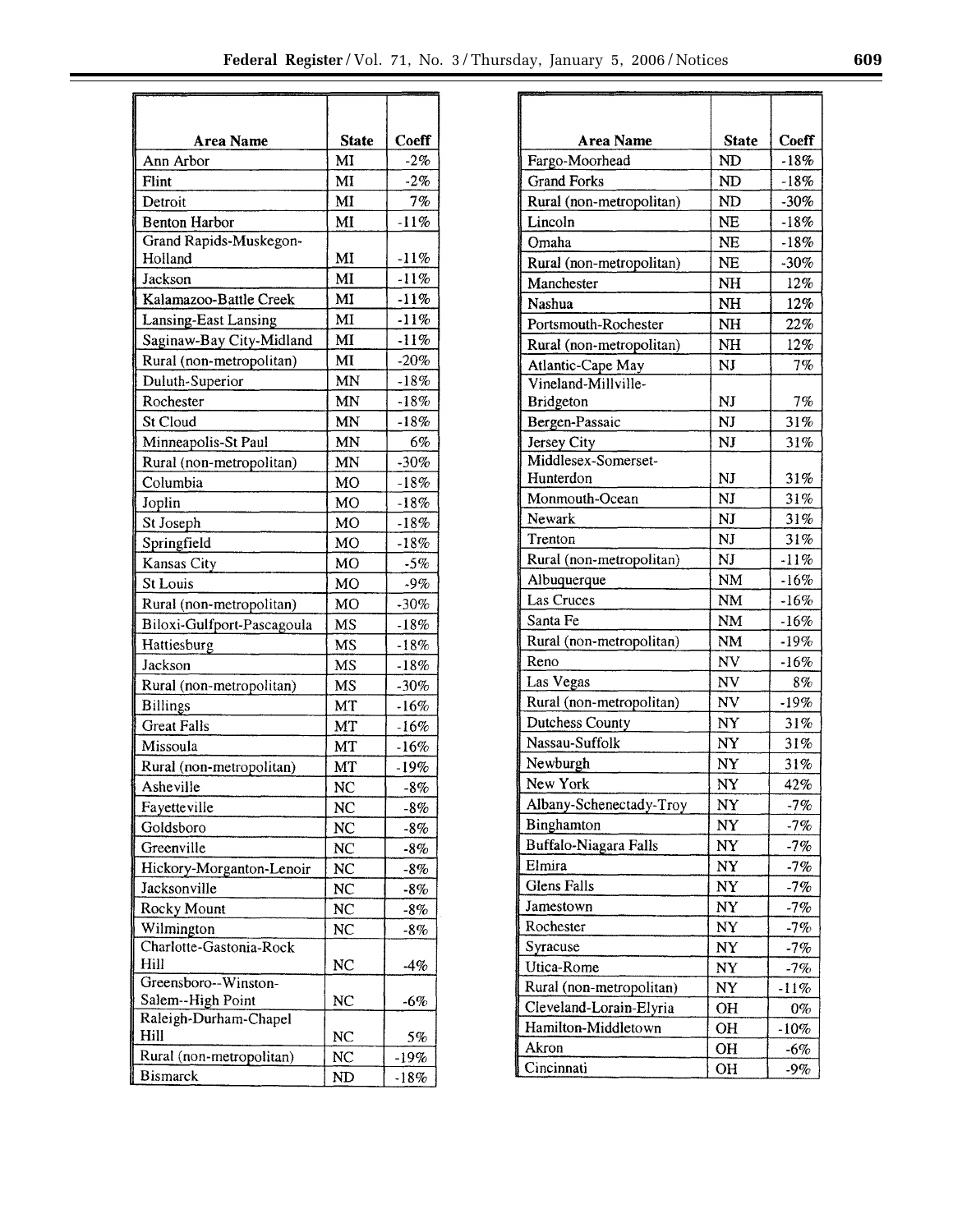| Area Name                | <b>State</b> | Coeff   |
|--------------------------|--------------|---------|
| Canton-Massillon         | OH           | $-11%$  |
| Lima                     | <b>OH</b>    | $-11%$  |
| Mansfield                | OH           | $-11%$  |
| Steubenville-Weirton     | OН           | $-11%$  |
| Youngstown-Warren        | OH           | $-11%$  |
| Columbus                 | OH           | $-10%$  |
| Dayton-Springfield       | OН           | $-9%$   |
| Toledo                   | OН           | $-14%$  |
|                          |              |         |
| Rural (non-metropolitan) | OН           | $-20%$  |
| Enid                     | OK           | $-12%$  |
| Lawton                   | OK           | $-12%$  |
| Oklahoma City            | OK           | $-12\%$ |
| Tulsa                    | OK           | $-12%$  |
| Rural (non-metropolitan) | OK           | $-25%$  |
| Salem                    | <b>OR</b>    | $-10%$  |
| Portland-Vancouver       | <b>OR</b>    | $-6%$   |
| Corvallis                | <b>OR</b>    | $-15%$  |
| Eugene-Springfield       | <b>OR</b>    | $-15%$  |
| Medford-Ashland          | OR           | $-15%$  |
| Rural (non-metropolitan) | <b>OR</b>    | $-15%$  |
| Philadelphia             | PA           |         |
| Allentown-Bethlehem-     |              | 21%     |
| Easton                   | PA           | $-7%$   |
| Altoona                  | PA           | $-7%$   |
| Erie                     | PA           | $-7%$   |
| Harrisburg-Lebanon-      |              |         |
| Carlisle                 | PA           | -7%     |
| Johnstown                | PA           | $-7%$   |
| Lancaster                | PA           | $-7%$   |
| Reading                  | PA           | $-7%$   |
| Scranton--Wilkes-Barre-- |              |         |
| Hazleton                 | PA           | $-7%$   |
| Sharon                   | PA           | $-7%$   |
| State College            | PA           |         |
|                          |              | $-7%$   |
| Williamsport             | PA           | $-7%$   |
| York                     | PA           | $-7%$   |
| Pittsburgh               | PA           | $-5%$   |
| Rural (non-metropolitan) | PA           | $-11%$  |
| Providence-Fall River-   |              |         |
| Warwick                  | RI           | 19%     |
| Rural (non-metropolitan) | RI           | 12%     |
| Charleston-North         |              |         |
| Charleston               | $_{\rm sc}$  | $-8\%$  |
| Columbia                 | SC           | $-8\%$  |
| Florence                 | SC           | $-8%$   |
| Greenville-Spartanburg-  |              |         |
| Anderson                 | SC           | $-8\%$  |

| Area Name                    | <b>State</b> | Coeff   |
|------------------------------|--------------|---------|
| Myrtle Beach                 | SC           | -8%     |
| Sumter                       | $_{\rm sc}$  | $-8%$   |
| Rural (non-metropolitan)     | SC           | $-16%$  |
| <b>Rapid City</b>            | <b>SD</b>    | $-18%$  |
| <b>Sioux Falls</b>           | <b>SD</b>    | $-18%$  |
| Rural (non-metropolitan)     | SD           | $-30%$  |
| Chattanooga                  | TN           | $-18%$  |
| Clarksville-Hopkinsville     | TN           | $-18%$  |
| Jackson                      | TN           | $-18%$  |
| Johnson City-Kingsport-      |              |         |
| <b>Bristol</b>               | TN           | $-18%$  |
| Memphis                      | TN           | -18%    |
| Knoxville                    | TN           | $-15%$  |
| Nashville                    | TN           | 2%      |
| Rural (non-metropolitan)     | TN           | $-30\%$ |
| <b>Brazoria</b>              | <b>TX</b>    | $-7%$   |
| Fort Worth-Arlington         | TX           | -3%     |
| Galveston-Texas City         | TX           | $-7%$   |
| Dallas                       | TX           | 6%      |
| Houston                      | TX           | $-2%$   |
| Abilene                      | TX           | $-12%$  |
| Amarillo                     | TX           | $-12%$  |
| <b>Austin-San Marcos</b>     | TX           | $-12%$  |
| <b>Beaumont-Port Arthur</b>  | <b>TX</b>    | $-12%$  |
| Brownsville-Harlingen-San    |              |         |
| Benito                       | TX           | $-12%$  |
| <b>Bryan-College Station</b> | TX           | $-12%$  |
| Corpus Christi               | TX           | $-12%$  |
| El Paso                      | <b>TX</b>    | $-12%$  |
| Killeen-Temple               | TX           | $-12%$  |
| Laredo                       | TX           | $-12%$  |
| Longview-Marshall            | TX           | 12%     |
| Lubbock                      | TX           | -12%    |
| McAllen-Edinburg-Mission     | TX           | -12%    |
| Odessa-Midland               | TX           | $-12\%$ |
| San Angelo                   | TX           | $-12%$  |
| San Antonio                  | TX           | $-12%$  |
| Sherman-Denison              | TX           | $-12\%$ |
| Texarkana                    | TX           | $-12\%$ |
| Tyler                        | TX           | $-12%$  |
| Victoria                     | TX           | $-12%$  |
| Waco                         | TX           | $-12%$  |
| Wichita Falls                | TX           | $-12%$  |
| Rural (non-metropolitan)     | TX           | $-25%$  |
| Provo-Orem                   | UT           | $-16%$  |
| Salt Lake City-Ogden         | UT           | $-5%$   |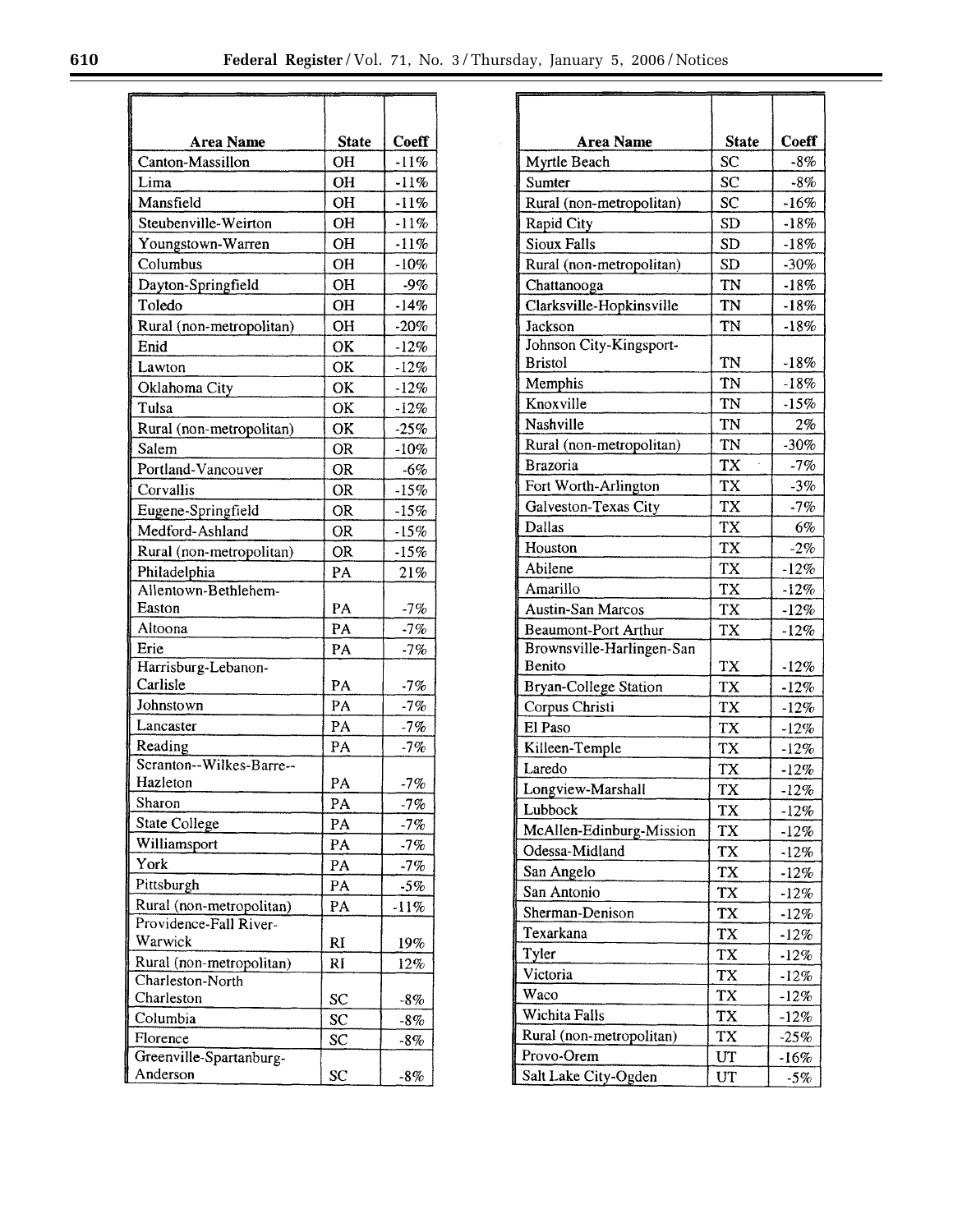| Area Name                | <b>State</b>   | Coeff   |
|--------------------------|----------------|---------|
| Rural (non-metropolitan) | UT             | $-19%$  |
| Charlottesville          | VA             | $-15%$  |
| Danville                 | VA             | $-15%$  |
| Lynchburg                | VA             | $-15%$  |
| Roanoke                  | VA             | $-15%$  |
| Norfolk-Virginia Beach-  |                |         |
| Newport News             | VA             | -10%    |
| Richmond-Petersburg      | VA             | $-1\%$  |
| Rural (non-metropolitan) | VA             | $-19%$  |
| <b>Burlington</b>        | VT             | 12%     |
| Rural (non-metropolitan) | V <sub>T</sub> | 12%     |
| <b>Bremerton</b>         | WA             | $-7%$   |
| Olympia                  | WA             | $-7%$   |
| Tacoma                   | WA             | $-7%$   |
| Seattle-Bellevue-Everett | WA             | $1\%$   |
| Bellingham               | WA             | $-15%$  |
| Richland-Kennewick-Pasco | <b>WA</b>      | $-15%$  |
| Spokane                  | .<br>WA        | $-15%$  |
| Yakima                   | WA             | $-15%$  |
| Rural (non-metropolitan) | WA             | $-15%$  |
| Kenosha                  | WI             | 4%      |
| Racine                   | WI             | $-7%$   |
| Milwaukee-Waukesha       | WI             | $-4%$   |
| Appleton-Oshkosh-Neenah  | WI             | $-11%$  |
| Eau Claire               | WI             | $-11%$  |
| Green Bay                | WI             | $-11%$  |
| Janesville-Beloit        | WI             | $-11%$  |
| La Crosse                | WI             | $-11%$  |
| Madison                  | WI             | $-11%$  |
| Sheboygan                | WI             | -11%    |
| Wausau                   | WI             | $-11%$  |
| Rural (non-metropolitan) | WI             | $-20\%$ |
| Charleston               | wv             | $-15%$  |
| Huntington-Ashland       | WV             | $-15%$  |
| Parkersburg-Marietta     | WV             | $-15%$  |
| Wheeling                 | WV             | $-15%$  |
| Rural (non-metropolitan) | WV             | $-16%$  |
| Casper                   | WY             | $-16%$  |
| Cheyenne                 | WY             | $-16%$  |
| Rural (non-metropolitan) | WY             | $-19%$  |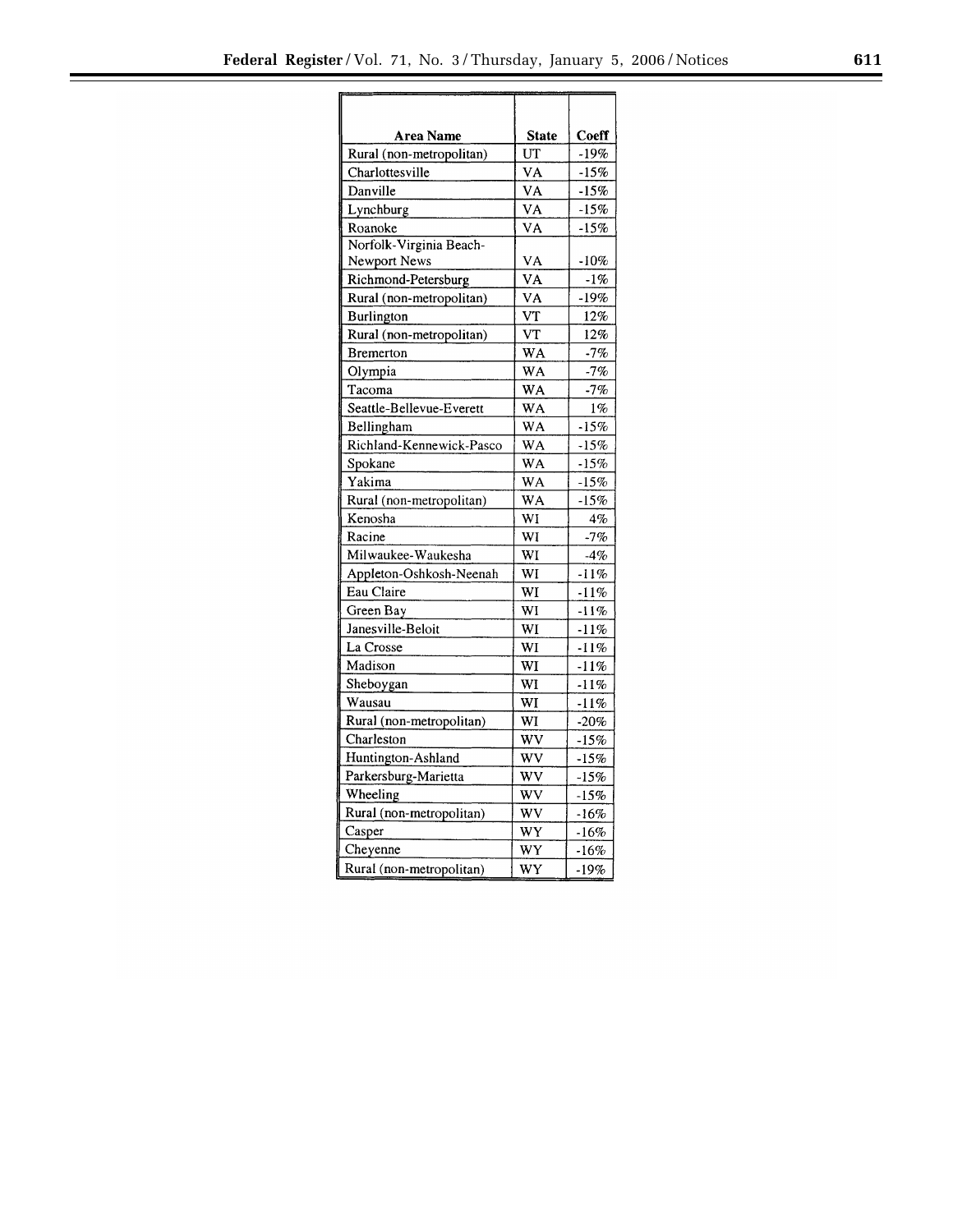# **APPENDIX C**

# Step-By-Step Calculation of a Project Expense Level (PEL)

# **Background**

Anytown PHA is located in Anytown, Massachusetts, just outside of Boston. The population of Anytown is 47,235. There are 5,577 single-family homes with a median value of \$168,000 and a median family income of \$46,888. The Anytown PHA has 194 public housing units, in three projects – Petersburg, Skimmer Lane, and Central Park.

# **Calculation of PEL For Petersburg Project**

Based on the above background information, and using the variable coefficients in Appendices A and B, the PEL for the Petersburg project is calculated as follows:

Step 1: Determine the coefficients for the ten variables. For Petersburg, the proper coefficients for each of the ten variables have been determined using the tables in Appendices A and B.

Step 2: Sum the coefficients for eight variables. The coefficient values identified in step 1 for the first eight variables have been added and the result is 51.25 percent.

| PHA Name: Anytown PHA<br><b>Project Name: Petersburg</b> |                                        |                                |                    |
|----------------------------------------------------------|----------------------------------------|--------------------------------|--------------------|
|                                                          |                                        | Project Code: MA200001         |                    |
|                                                          |                                        |                                |                    |
|                                                          | <b>Variable</b>                        | <b>Project Characteristics</b> | <b>Coefficient</b> |
| Step 1                                                   | Size of project                        | 100                            | $0.00\%$           |
|                                                          | Age of property (DOFA)                 | 48                             | 9.73%              |
|                                                          | Building type                          | Walkup/garden                  | $0.00\%$           |
|                                                          | Occupancy type                         | Family                         | 0.00%              |
|                                                          | Location                               | Metro non-central city         | $0.00\%$           |
|                                                          | Neighborhood poverty rate              | 20\% to > 30\%                 | 2.13%              |
|                                                          | Percentage of households assisted      | 100% assisted                  | 6.39%              |
|                                                          | Geographic                             | <b>Boston MA-NH PMSA</b>       | 33.00%             |
|                                                          |                                        |                                |                    |
| Step 2                                                   | Sum of the above eight<br>coefficients |                                | 51.25%             |

Step 3: Determine the percent of two, three, and four or more bedroom units in the project, then multiply by the applicable coefficient. Of the 100 units in the Petersburg project, there are 45 two bedroom units (45 percent of the total), 25 three bedroom units (25 percent of the total), and ten four or more bedroom units (10 percent of the total). The coefficient for two bedroom units is 17.61 percent; the coefficient for three bedroom units is 37.65 percent; and the coefficient for four or more bedroom units is 48.73 percent. The product of 45 percent times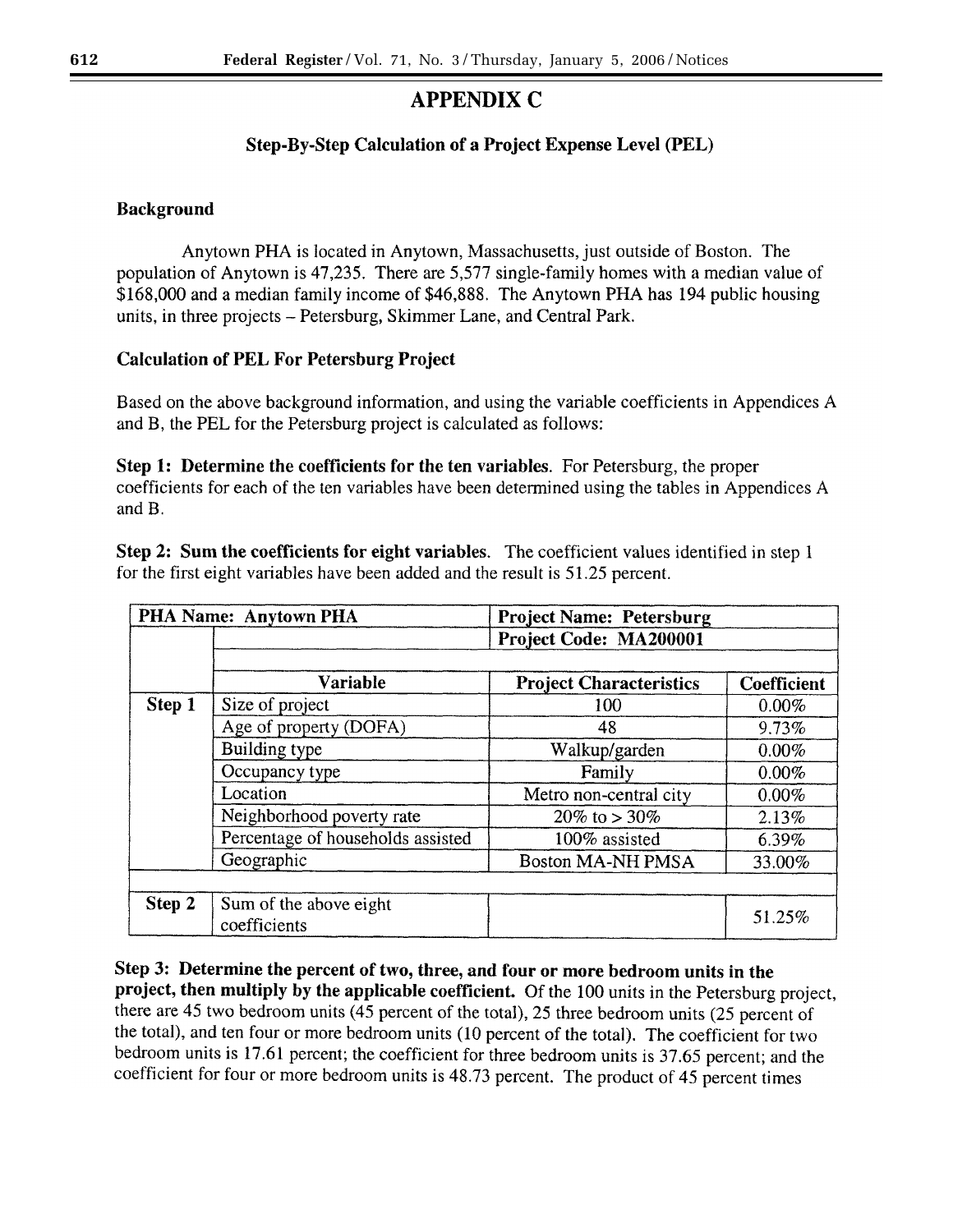17.61 percent is 7.92 percent; the product of 25 percent times 37.65 percent is 9.41 percent and the product of ten times 48.73 percent is 4.87 percent. The sum of these three values is 22.21 percent.

Step 4: Add the result of steps 2 and 3 to the model constant. The results of steps 2 and 3, 51.25 percent and 22.21 percent, added to the model constant of 520.18 percent, equal 593.64 percent.

|        | <b>Variable</b>                                          | <b>Project Characteristics</b> | Coefficient |
|--------|----------------------------------------------------------|--------------------------------|-------------|
| Step 3 | Multiply percent of 2 bedroom<br>units by 17.61%         | 45%                            | 7.92%       |
|        | Multiply percent of 3 bedroom<br>units by $37.65\%$      | 25%                            | 9.41%       |
|        | Multiply percent of 4 or more<br>bedroom units by 48.73% | 10%                            | 4.87%       |
|        | Unit size (bedroom mix) sum                              |                                | 22.21%      |
|        |                                                          |                                |             |
| Step 4 | Sum of the first eight coefficients                      |                                | 51.25%      |
|        | Unit size                                                |                                | 22.21%      |
|        | Model constant                                           |                                | 520.18%     |
|        | Sum                                                      |                                | 593.64%     |

Step 5: Use the result of step 4, which is expressed as a percent, to generate an exponent, expressed as a dollar amount. In Microsoft (MS) Excel, the formula for the exponent is: EXP (sum of coefficients). Thus,  $EXP$  (593.64 percent) is \$378.57.

Step 6: Multiply the result of step 5 by one plus the coefficient value of the Ownership Type variable. This step is the non-profit adjustment. The Ownership Type for PHAs is "nonprofit." Thus, one plus the coefficient value for non-profit is 1.10. The result of \$378.57 times 1.10 is \$416.43.

Step 7: If step 6 is greater than \$325, reduce result by four percent, but to no less than \$325. If the project is part of the New York City Housing Authority (NYCHA), do not apply step 7. The result of step 6, \$415.47, is greater than \$325 and Petersburg is not a part of the NYCHA, so it is reduced by four percent to \$399.77.

|        | <b>Variable</b>                                     | <b>Project Characteristics</b> | Coefficient |
|--------|-----------------------------------------------------|--------------------------------|-------------|
| Step 5 | Take exponent of step 4 [EXP]<br>$(\text{step } 4)$ |                                | \$378.57    |
| Step 6 | Multiply Ownership Type by the<br>result of step 6  | Non-profit $(110\%)$           | \$416.43    |
| Step 7 | If greater than \$325, reduce by<br>four percent    |                                | \$399.77    |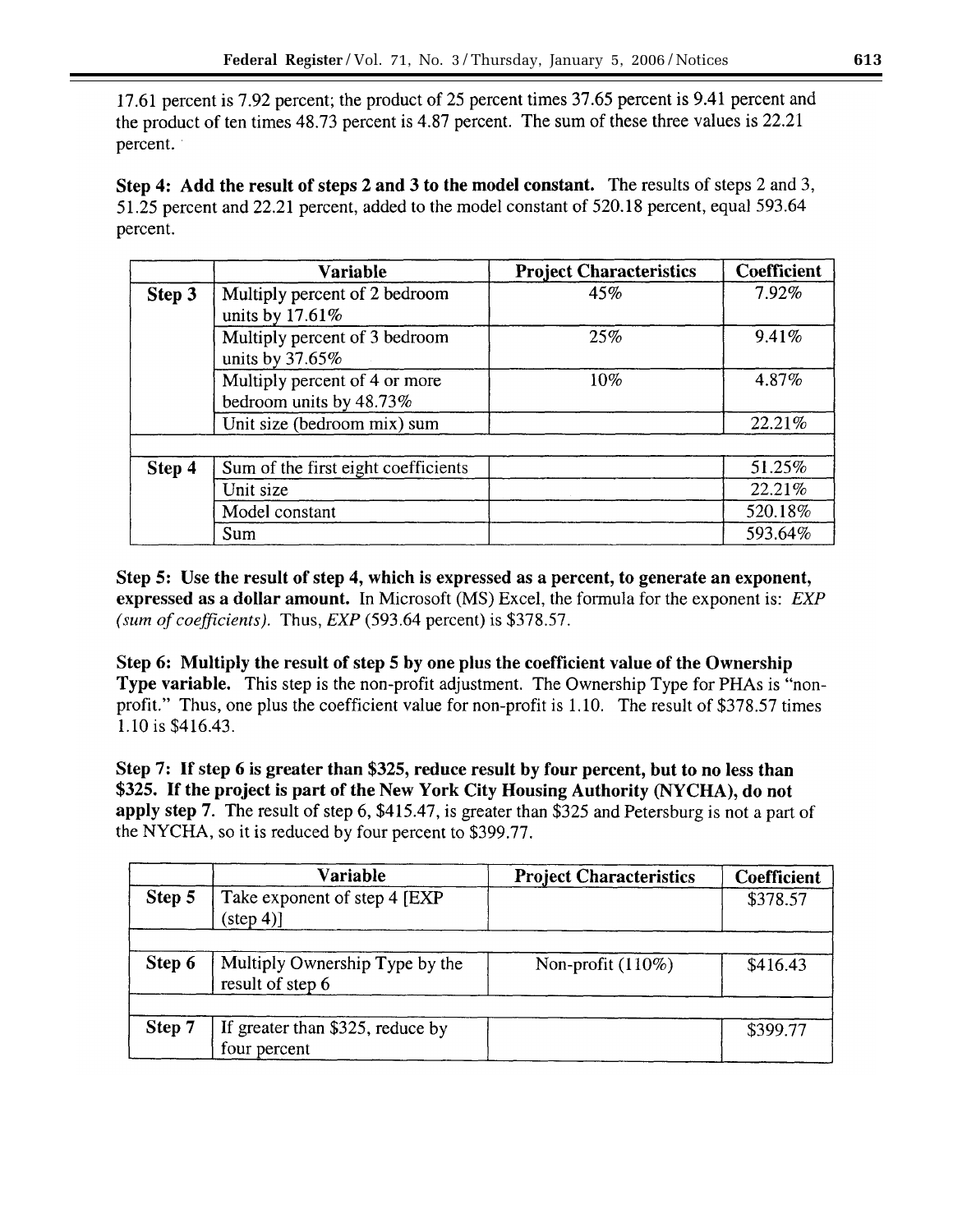# Step 8: Application of the four floor and ceiling cost adjustments, if necessary.

- If the result of step 7 is less than \$200 and the project *Occupancy Type* is identified as senior, raise the PEL level to \$200.
- $\blacksquare$ If the result of step 7 is less than \$215 and the project Occupancy Type is identified as family, raise the PEL level to \$215.
- If the result of step 7 is greater than \$420 and the project is not owned by the NYCHA nor is it NYCHA mixed finance rental housing, decrease the PEL to \$420.
- If the result of step 7 is greater than \$480 and the project is owned by the NYCHA or is  $\bullet$ NYCHA mixed finance rental housing, decrease the PEL to \$480.

For the Petersburg project, there are no applicable floor and ceiling cost adjustments, so the dollar amount of \$399.77 does not change.

|        | Variable                     | <b>Project Characteristics</b> | Coefficient |
|--------|------------------------------|--------------------------------|-------------|
| Step 8 | Apply floor and ceiling cost | None                           | \$0.00      |
|        | adjustments                  |                                |             |

Step 9: Deduct the PUM audit cost from FFY 2003. The PUM audit cost for Anytown PHA from FFY 2003 is \$1.00. Accordingly, \$399.77 minus \$1.00 is \$398.77.

Step 10: Multiply the result by the annual inflation factor. Because the PEL from step 9 is in year 2000 dollars, the result is inflated to year 2004 dollars by the HUD local inflation factor. Then the appropriate inflation factor is applied to reach the current year PEL. The 2001 inflation factor is 1.019, the 2002 inflation factor is 1.023, the 2003 inflation factor is 1.015, and the 2004 inflation factor is 1.031. 1.019 times 1.023 times 1.015 times 1.031 equals 1.090874. Then, \$398.77 times 1.090874 equals 435.0078, which, rounded to the nearest penny, equals \$435.01, the initial PEL in 2004 dollars.

|         | Variable                                            | <b>Project Characteristics</b> | Coefficient |
|---------|-----------------------------------------------------|--------------------------------|-------------|
| Step 9  | Minus PUM audit cost for FFY<br>2003                | (\$1.00)                       | \$398.77    |
|         |                                                     |                                |             |
| Step 10 | Inflation factor (2001, 2002, 2003)<br>and $2004$ ) | Cumulative inflation factor    | 1.090874    |
|         | PEL for subsidy calculation                         |                                | \$435.01    |

The PELs for two remaining Anytown PHA projects would be calculated in accordance with the same above-described steps.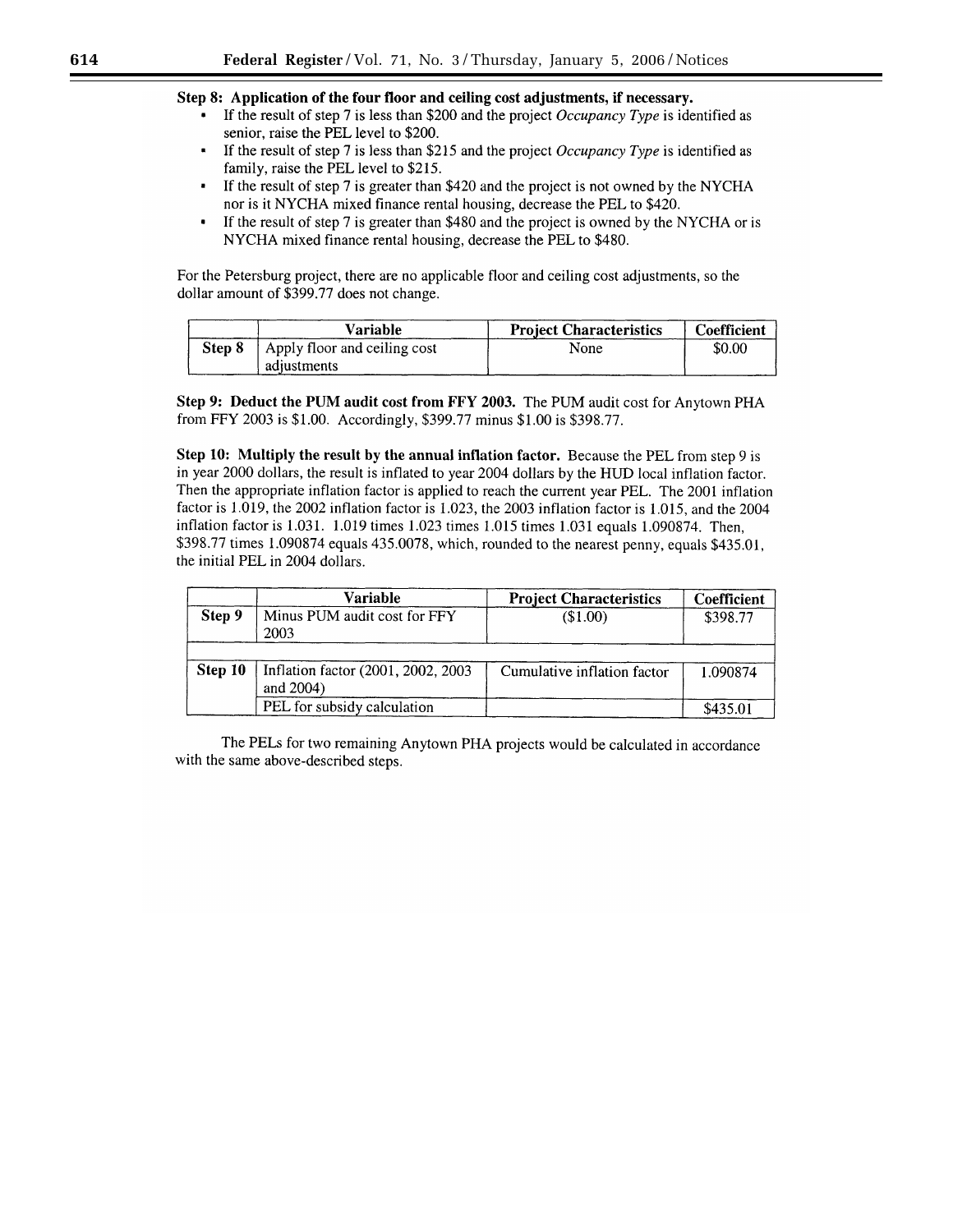|        |                                                     | <b>Project Name:</b>              |          | <b>Project Name:</b>                                      |          | <b>Project Name:</b>              |           |
|--------|-----------------------------------------------------|-----------------------------------|----------|-----------------------------------------------------------|----------|-----------------------------------|-----------|
|        | PHA Name: Anytown PHA                               | Petersburg                        |          | <b>Skimmer Lane</b>                                       |          | <b>Central Park</b>               |           |
|        |                                                     | MA200001                          |          | MA200002                                                  |          | MA200003                          |           |
|        |                                                     |                                   |          |                                                           |          |                                   |           |
|        | <b>Variable</b>                                     | Project<br><b>Characteristics</b> | Coeff    | Project<br><b>Characteristics</b>                         | Coeff    | Project<br><b>Characteristics</b> | Coeff     |
| Step 1 | Size of project                                     | 100 units                         | 0.00%    | 49 units                                                  | $0.00\%$ | 45 units                          | $0.00\%$  |
|        | Age of property (DOFA)                              | 48 years old                      | 9.73%    | 38 years old                                              | 9.73%    | 19 years old                      | 9.73%     |
|        | <b>Building</b> type                                | Walkup/garden                     | 0.00%    | Walkup/garden                                             | 0.00%    | Walkup/garden                     | 3.64%     |
|        | Occupancy type                                      | Family                            | 0.00%    | Family                                                    | 0.00%    | Ssnior                            | $-5.83\%$ |
|        | Location                                            | Metro non-central                 | 0.00%    | Metro non-                                                | 0.00%    | Metro non-                        | 0.00%     |
|        |                                                     | city                              |          | central city                                              |          | central city                      |           |
|        | Neighborhood poverty rate                           | $20\%$ to >30%                    | 2.13%    | $\frac{20\% \text{ to } > 30\%}{20\% \text{ to } > 30\%}$ | 2.13%    | $20\%$ to > 30%                   | 2.13%     |
|        | Percent of households assisted                      | 100% assisted                     | 6.39%    | 100% assisted                                             | 6.39%    | 100% assisted                     | $6.39\%$  |
|        | Geographic                                          | <b>Boston MA-NH</b>               | 33.00%   | <b>Boston MA-NH</b>                                       | 33.00%   | <b>Boston MA-NH</b>               | 33.00%    |
|        |                                                     | <b>PMSA</b>                       |          | <b>PMSA</b>                                               |          | <b>PMSA</b>                       |           |
|        |                                                     |                                   |          |                                                           |          |                                   |           |
| Step 2 | Sum of the above 8 coefficients                     |                                   | 51.25%   |                                                           | 51.25%   |                                   | 39.33%    |
|        |                                                     |                                   |          |                                                           |          |                                   |           |
| Step 3 | Multiply percent of 2 bedroom                       | 45%                               | 7.92%    | 22%                                                       | 3.87%    |                                   | 0.00%     |
|        | units by 17.61%                                     |                                   |          |                                                           |          |                                   |           |
|        | Multiply percent of 3 bedroom<br>units by 37.65%    | 25%                               | 9.41%    | 20%                                                       | 7.53%    |                                   | 0.00%     |
|        | Multiply percent of 4 or more                       | 10%                               | 4.87%    | 0.00%                                                     | 0.00%    |                                   | 0.00%     |
|        | bedroom units by 48.73%                             |                                   |          |                                                           |          |                                   |           |
|        | Unit size (bedroom mix)                             |                                   | 22.21%   |                                                           | 11.40%   |                                   | $0.00\%$  |
|        |                                                     |                                   |          |                                                           |          |                                   |           |
| Step 4 | Sum of the 8 coefficients                           |                                   | 51.25%   |                                                           | 51.25%   |                                   | 39.33%    |
|        | Unit size                                           |                                   | 22.21%   |                                                           | 11.40%   |                                   | 0.00%     |
|        | Model constant                                      |                                   | 520.18   |                                                           | 520.18   |                                   | 520.18    |
|        |                                                     |                                   | percent  |                                                           | percent  |                                   | percent   |
|        | Sum                                                 |                                   | 593.64   |                                                           | 582.83   |                                   | 559.51    |
|        |                                                     |                                   | percent  |                                                           | percent  |                                   | percent   |
|        |                                                     |                                   |          |                                                           |          |                                   |           |
| Step 5 | Take exponent of step 4 [EXP]<br>$(\text{step } 4)$ |                                   | \$378.57 |                                                           | \$339.79 |                                   | \$269.10  |
|        |                                                     |                                   |          |                                                           |          |                                   |           |
| Step 6 | Multiply Ownership Type by the<br>result of step 5  | Non-profit (110%)                 | \$416.43 | Non-profit<br>$(110\%)$                                   | \$373.77 | Non-profit<br>$(110\%)$           | \$296.02  |
|        |                                                     |                                   |          |                                                           |          |                                   |           |
| Step 7 | If greater than \$325, reduce by<br>4%              |                                   | \$399.77 |                                                           | \$358.82 |                                   | \$296.02  |
|        |                                                     |                                   |          |                                                           |          |                                   |           |
| Step 8 | Apply floor and ceiling Cost<br>Adjustments         | None                              |          | None                                                      |          | None                              |           |
|        |                                                     |                                   |          |                                                           |          |                                   |           |
| Step 9 | Minus PUM audit cost for FFY<br>2003                | (\$1.00)                          | \$398.77 | \$1.00                                                    | \$357.82 | (\$1.00)                          | \$295.02  |
|        |                                                     |                                   |          |                                                           |          |                                   |           |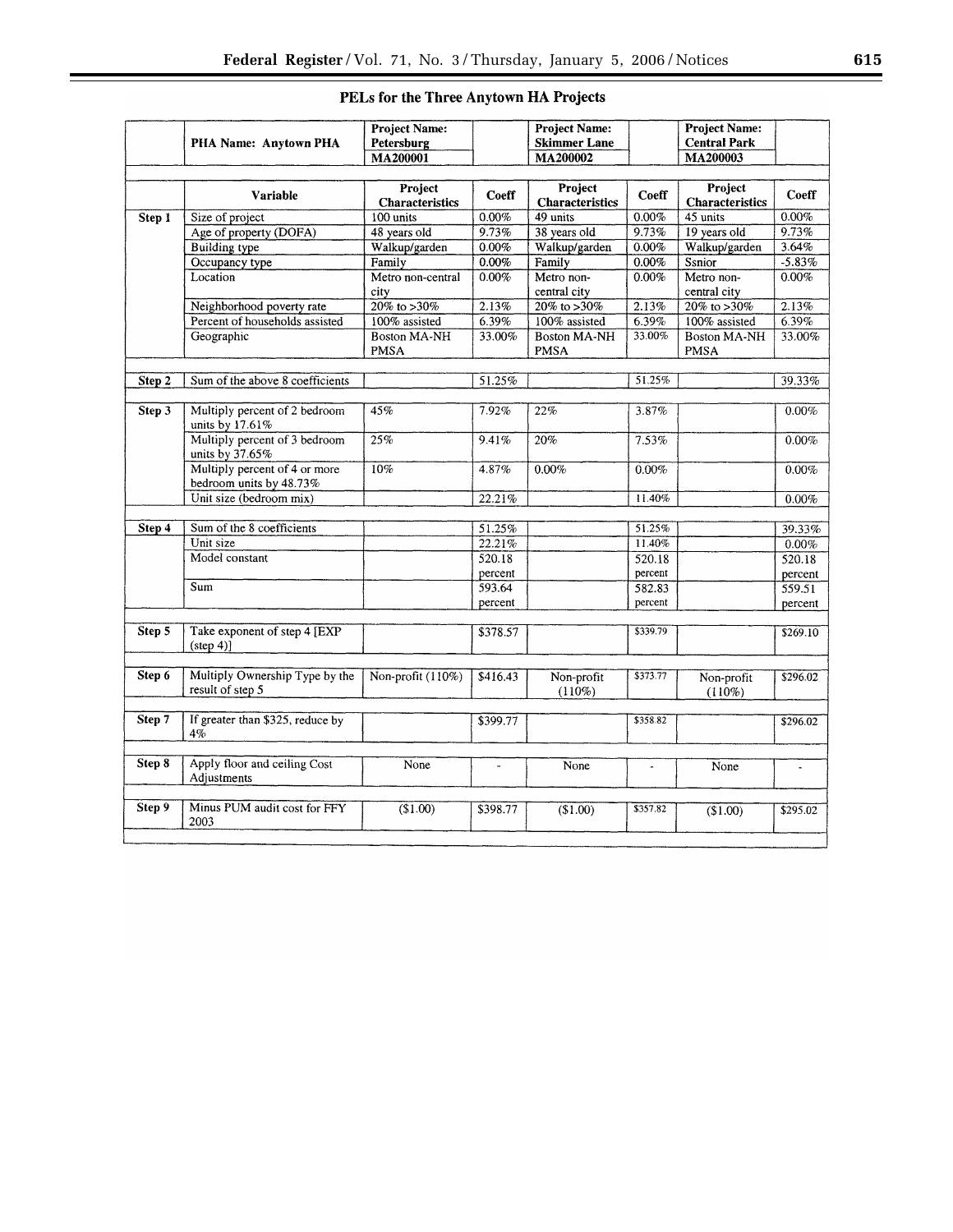|         | PHA Name: Anytown PHA                                      | <b>Project Name:</b><br><b>Project Name:</b><br><b>Skimmer Lane</b><br>Petersburg<br><b>MA200002</b><br>MA200001 |          | <b>Project Name:</b><br><b>Central Park</b><br>MA200003 |          |                                   |          |
|---------|------------------------------------------------------------|------------------------------------------------------------------------------------------------------------------|----------|---------------------------------------------------------|----------|-----------------------------------|----------|
|         |                                                            |                                                                                                                  |          |                                                         |          |                                   |          |
|         | Variable                                                   | Project<br><b>Characteristics</b>                                                                                | Coeff    | Project<br><b>Characteristics</b>                       | Coeff    | Project<br><b>Characteristics</b> | Coeff    |
| Step 10 | Cumulative inflation factor<br>(2001, 2002, 2003 and 2004) |                                                                                                                  | 1.090874 |                                                         | 1.090874 |                                   | 1.090874 |
|         | PEL for subsidy calculation                                |                                                                                                                  | \$435.01 |                                                         | \$390.34 |                                   | \$321.82 |

# **Calculation of PHA PEL for FFY 2006 Appropriations**

For 2006, PHAs will be funded under the new formula, but at the agency level. Two additional steps, described below, are required to calculate this PHA's PEL.

Step 11. Create a weighted property PEL. Multiply each project PEL by the number of units in that project to create a weighted PEL for each project.

| Step 11 | Project PEL and PHA Weighted PEL                 |              |            |                                 |                                                                                           |
|---------|--------------------------------------------------|--------------|------------|---------------------------------|-------------------------------------------------------------------------------------------|
|         | <b>Project Name</b>                              | <b>Units</b> | <b>PEL</b> | Weighted<br><b>Property PEL</b> | <b>Weighted Average PEL=</b><br><b>Total Weighted Property</b><br><b>PELs/Total Units</b> |
|         | Petersburg                                       | 100          | \$435.01   | \$43,501.00                     |                                                                                           |
|         | Skimmer Lane                                     | 49           | \$390.34   | \$19,126.66                     |                                                                                           |
|         | Central Park                                     | 45           | \$321.82   | \$14,481.90                     |                                                                                           |
|         |                                                  |              |            |                                 |                                                                                           |
| Step 12 | Totals                                           | 194          |            | \$77,109.56                     | \$397.47                                                                                  |
|         |                                                  |              |            |                                 |                                                                                           |
| Step 13 | Cumulative<br>inflation factor.<br>2005 and 2006 |              |            |                                 | 1.05                                                                                      |
|         | <b>2006 PHA PEL</b>                              |              |            |                                 | \$417.34                                                                                  |

Step 12: Create a weighted average 2004 PHA PEL. Take the weighted project PELs calculated under step 11 and divide the result by the total number of units in the PHA. This is the PHA's weighted average PEL. In the example above, \$77,109.56 divided by 3,328 (194 units x 12 months) =  $$397.47$ . This is the 2004 PEL

Step 13: Calculate the 2006 PHA PEL. Take the 2004 PHA PEL and multiply it by the HUD local inflation factors for 2005 and 2006. In this example, they are 1.028 and 1.021, for a cumulative factor of 1.050. \$397.47 times 1.050 \$417.34, which is the PHA PEL for 2006.

# Calculation of Property PELS for Appropriations for FFY 2007 and After

Beginning with the FFY 2007 operating subsidy appropriations, the Anytown PHA will receive the subsidy on a property-by-property basis in the amount of each property's PEL.